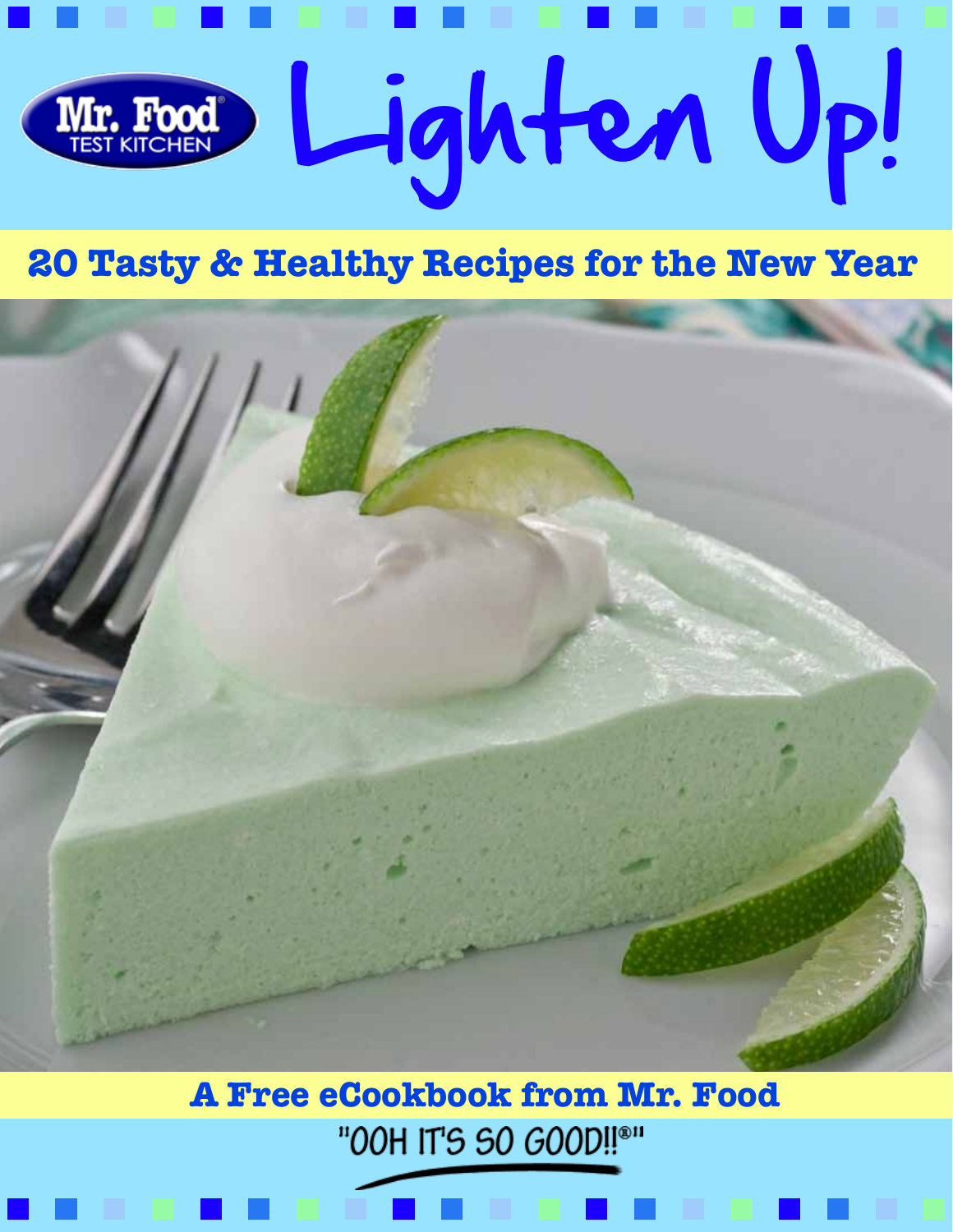



## **Lighten Up!: 20 Tasty & Healthy Recipes for the New Year from Mr. Food**

Copyright 2011 by Ginsburg Enterprises Incorporated, unless otherwise noted

Published January 2011

All rights reserved. No part of this book may be reproduced or transmitted in any form or by any means, electronic or mechanical, including photocopying, recording, or by any information storage or retrieval system, without written permission from the publisher, except in the case of brief quotations embodied in critical articles and reviews.

Trademarks are property of their respective holders. When used, trademarks are for the benefit of the trademark owner only.

Mr. Food, OOH IT'S SO GOOD!! and the Mr. Food likeness are trademarks of Ginsburg Enterprises Incorporated.

Published by Prime Publishing LLC, 3400 Dundee Road, Northbrook, IL 60062 – www.primecp.com

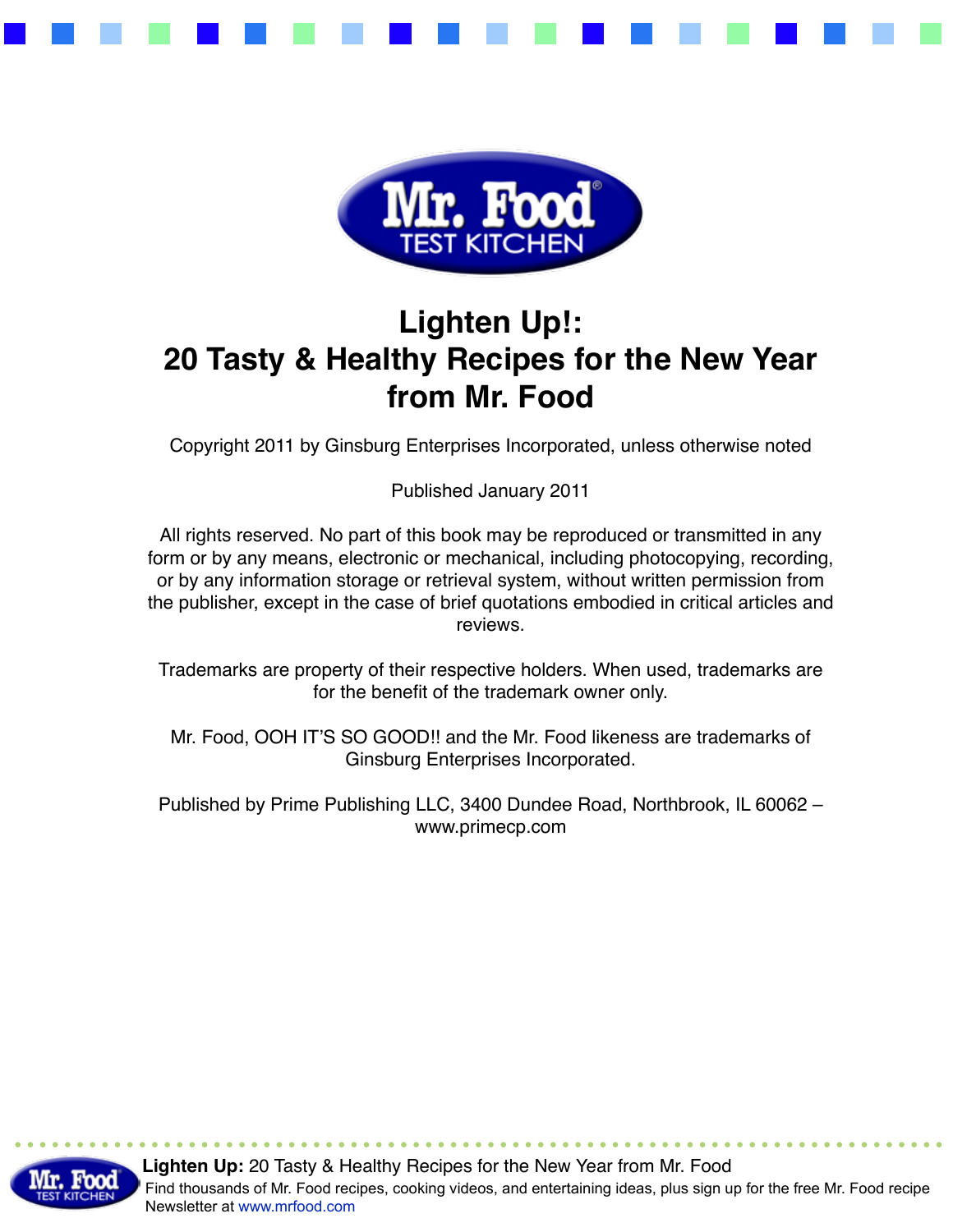

Dear Friend,

Happy New Year from the Mr. Food Test Kitchen! If you're anything like us, you've been enjoying all of your favorite holiday dishes for weeks now. And now that a New Year is upon us, many of us are making a resolution to eat lighter.

With our latest free eCookbook, "Lighten Up: 20 Tasty & Healthy Recipes for the New Year from Mr. Food," we're ready to help you lighten up with quick and easy recipes that will tantalize your taste buds without tipping the scale. You'll soon learn that eating lighter doesn't have to mean giving up on all of our favorite foods!

You'll become a believer once you nibble on one of our tastiest appetizers, like **[Parmesan Spinach Dip](http://www.mrfood.com/Appetizers/Parmesan-Spinach-Dip-2592)**. We're betting you'll love our change-of-pace soups and salads, too! And you won't even believe main dish recipes like our **[Not Fried "Fried" Chicken](http://www.mrfood.com/Chicken/Not-Fried-Fried-Chicken-2608/ct/1)** are as good for you as they taste. Think you can't enjoy sweets? Think again! We've got everything from a sinful **[Peanut Butter Cup Pie](http://www.mrfood.com/Pie/Peanut-Butter-Cup-Pie-2534/ct/1)** to **[Lighter Chocolate Chip](http://www.mrfood.com/Cookie-Recipes/Lighter-Chocolate-Chip-Cookies/ct/1) [Cookies](http://www.mrfood.com/Cookie-Recipes/Lighter-Chocolate-Chip-Cookies/ct/1)**. Yes, our versions taste decadent but will keep you on track to meet your goals. With recipes this good-tasting that are simple to make, you may just find some of those pounds melting away like snow this winter.

No need to dread those resolutions any more…the waistline-busting party food is a thing of the past. We've got exciting new recipes to brighten your 2012 mealtime line-up, and every one of them will be an…

"OOH IT'S SO GOOD!!

and the Test Kitchen



P.S. Enjoy this eCookbook packed with 20 healthy yet satisfying recipes sure to please 'em all. Remember, the Lighten Up: 20 Tasty & Healthy Recipes for the New Year from Mr. Food eCookbook is available FREE, with many others also available on **[www.MrFood.com](http://www.mrfood.com)**. Go on, tell your friends to visit MrFood. com, so they too can get their very own FREE copies!

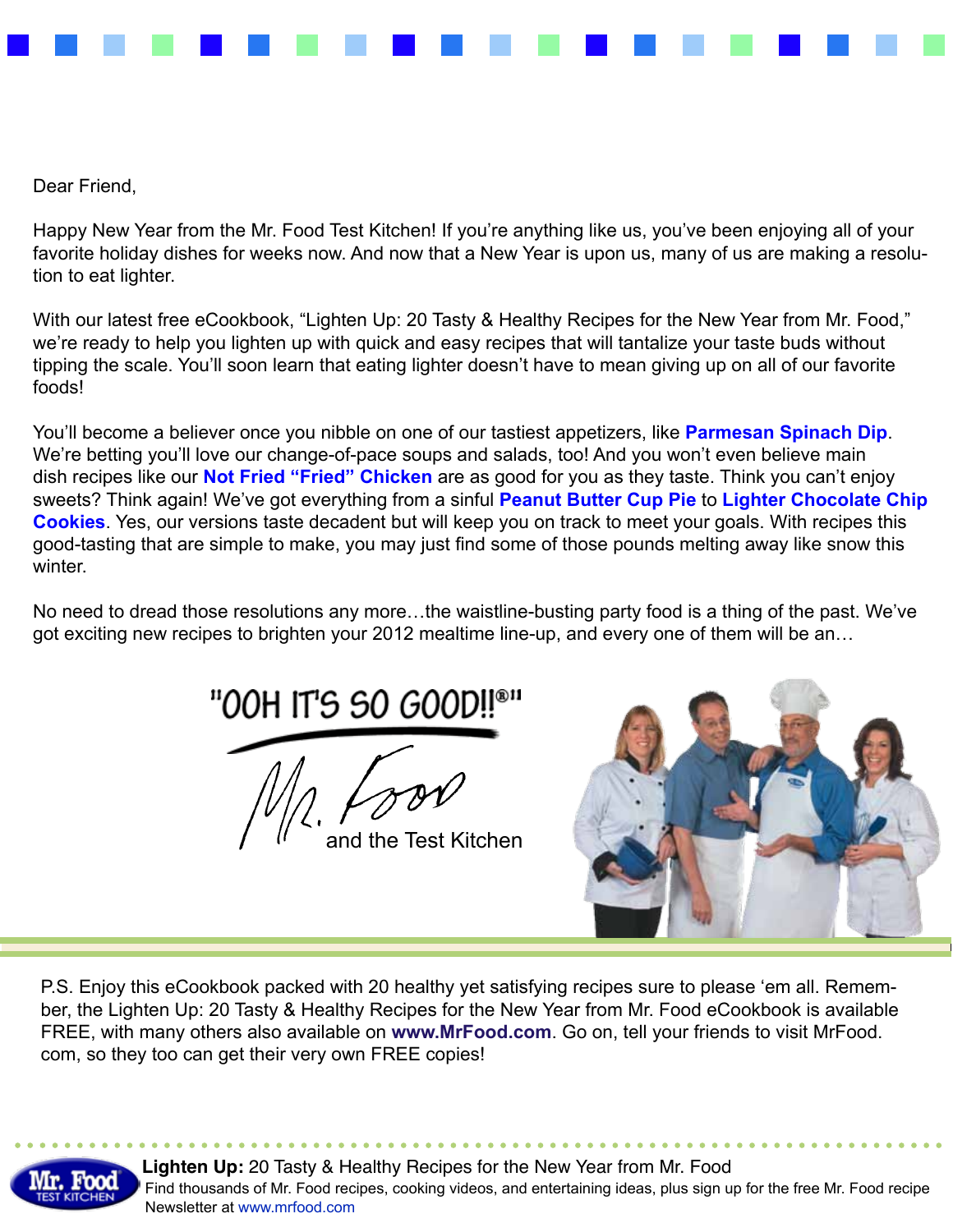## Sizing Up a Serving and a Portion

The surprising facts about the differences between a serving size and the portion size that winds up on your plate are shared in this eye-opening article about food nutrition labels.

### *What's the difference between a "serving" and a "portion"?*

Ever stepped on a scale and found that you've gained a few pounds, yet you don't know why, since you've been watching what you eat? Even if you're buying low-fat and low-calorie foods, you might be confusing the amount of calories and other nutrition information that pair suggested serving sizes with the actual portions that you eat.

That's because there's a big difference. It's pretty easy to size up one serving of fruit or veggies – generally it's the size of your fist – and that works pretty well, for instance:

- 1 apple or 1 baked potato should fill you up
- For meat, fish or poultry, a deck of cards (or about 4 ounces) is the model for the suggested serving size. The average person might eat what the USDA determined to be THREE (4-ounce) portions, so if you're eating a big steak thinking you're within the guidelines, think again.
- For packaged items, read the food labels. Never assume that one can of soup is one serving it's usually not…and we could wind up eating enough soup for two.
- The same goes for salad dressing: a serving could be a couple tablespoons, not the "drown our greens" situation that often happens, meaning our healthy salad now becomes something that makes us tip the scale.
- For snacks, try divvying them up into smaller bags for individual portions; this can help prevent you from possibly munching on an entire day's calorie intake in one snack attack.

It's important to know your servings from your portions. That should help keep you from tipping your scale and overdoing the…



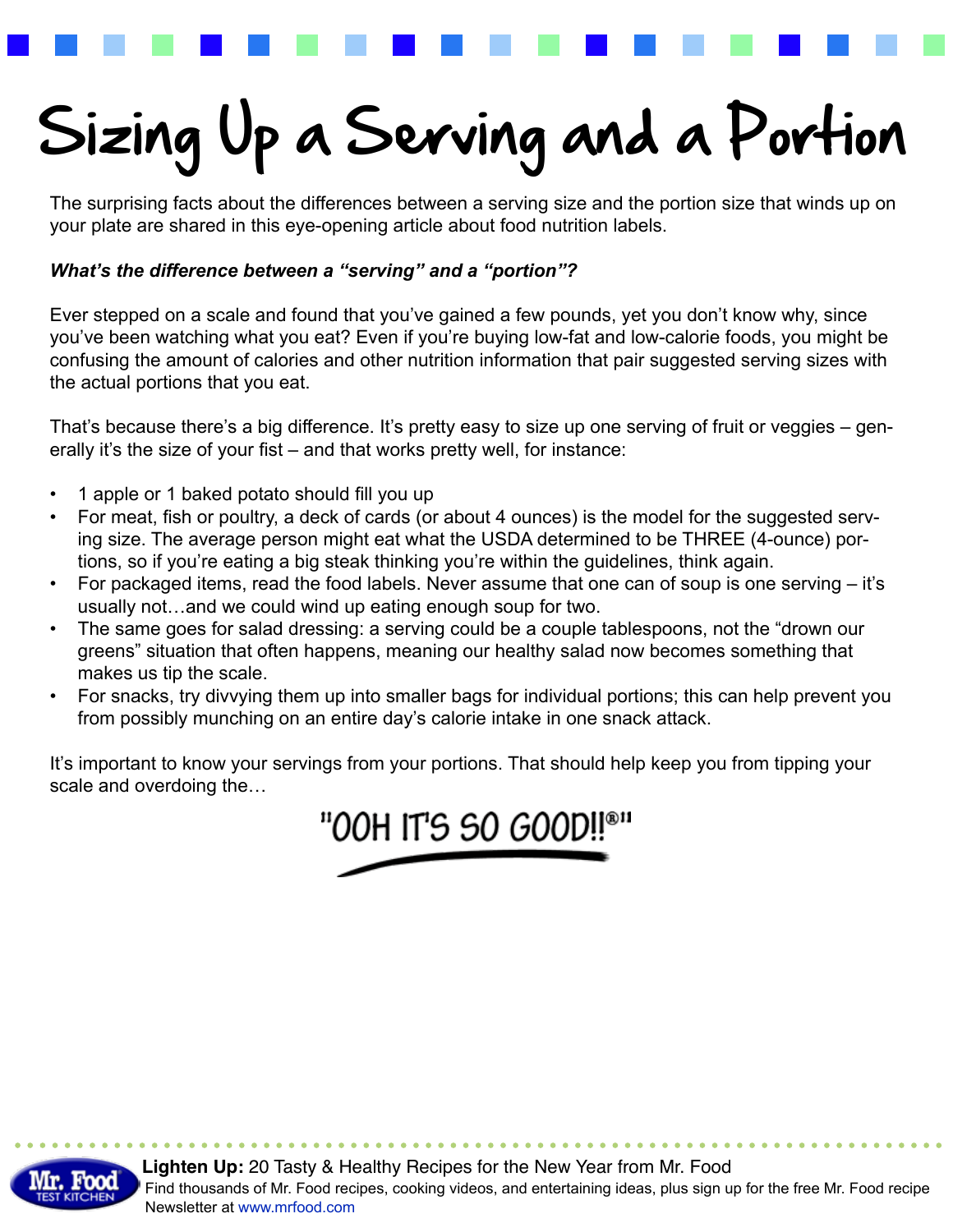## Table of Contents

## Healthy Appetizers & Bites

## Soup & Salad

## Easy Main Dish Recipes



Lighten Up: 20 Tasty & Healthy Recipes for the New Year from Mr. Food Find thousands of Mr. Food recipes, cooking videos, and entertaining ideas, plus sign up for the free Mr. Food recipe Newsletter at www.mrfood.com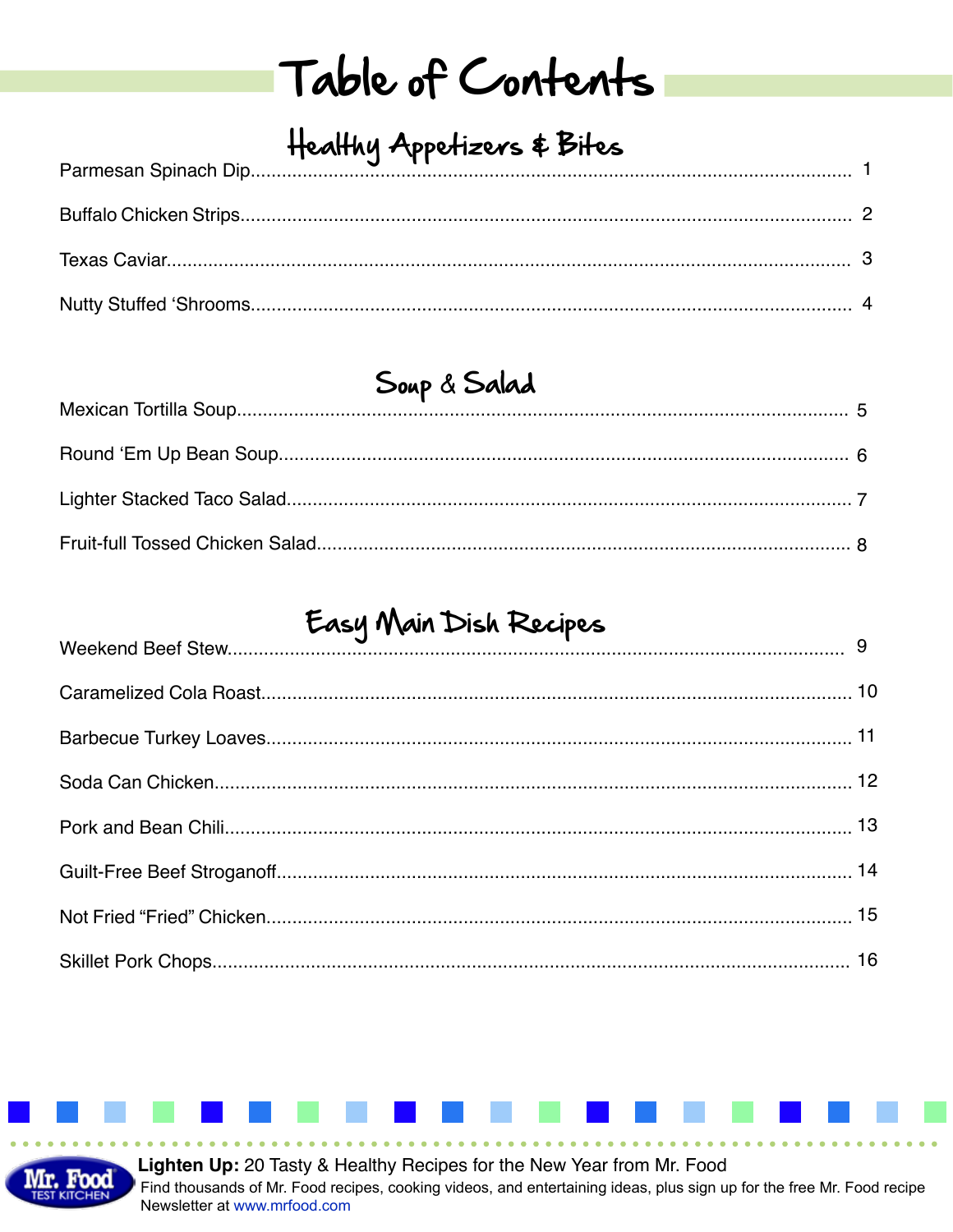## Table of Contents

## Desserts

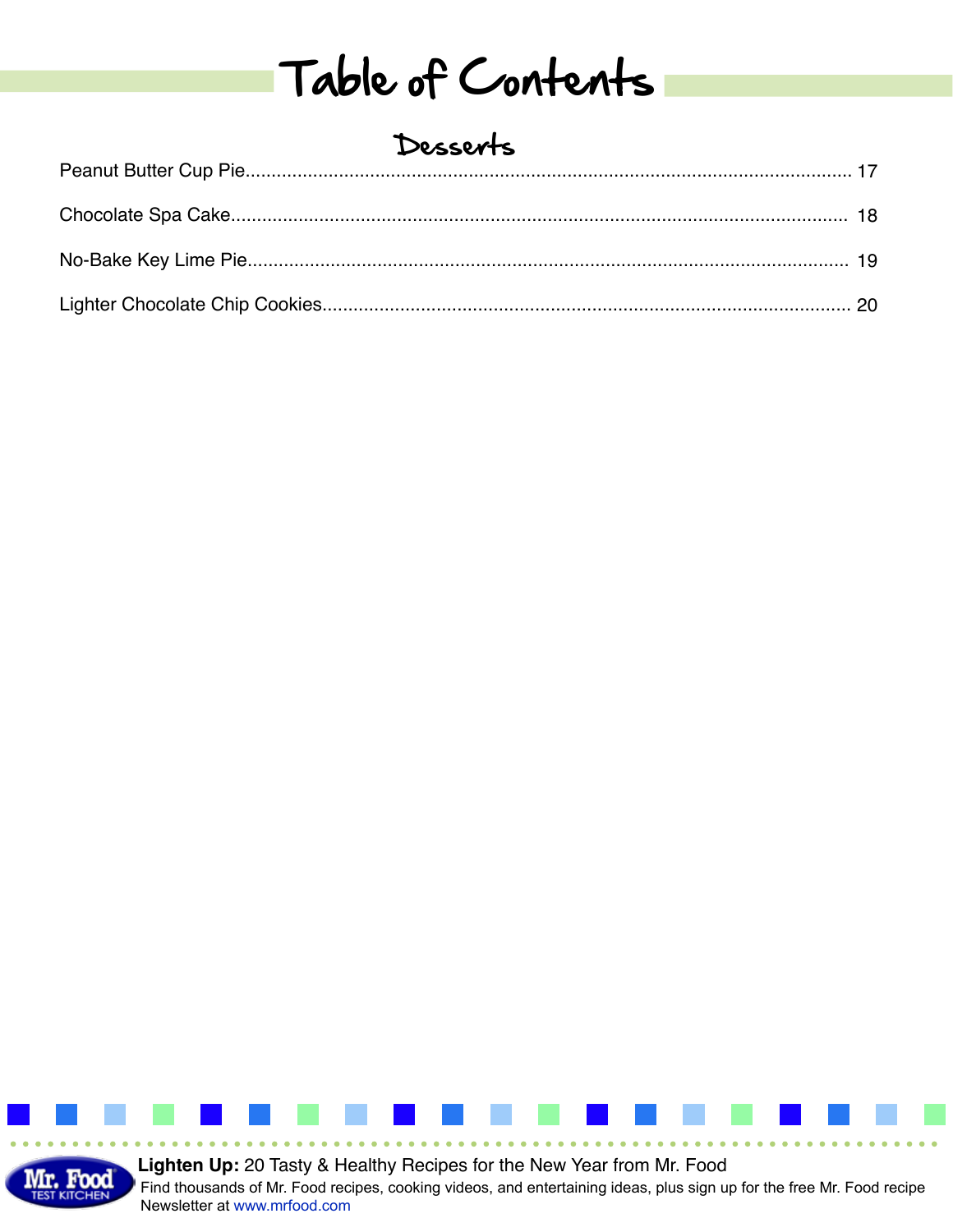

What a combo...this dip and almost anything! Parmesan Spinach Dip goes really well with pita chips, toasted thin bagel slices, and fresh cut vegetables.

### **Ingredients**

- 2 (10-ounce) packages frozen chopped spinach, thawed and squeezed dry
- 1 (8-ounce) package reduced-fat cream cheese, softened
- 1/2 cup freshly grated Parmesan cheese (1 tablespoon reserved for topping)
- 1/3 cup fat-free mayonnaise
- 2 tablespoons fresh lemon juice
- 1 teaspoon garlic powder
- 1 (8-ounce) can sliced water chesnuts, drained and chopped

#### **Serves**: **Cooking Time: 30 minutes**



## **Directions**

1. Preheat oven to 350 degrees F. Coat a 2-quart casserole dish or 9-inch pie plate with cooking spray.

2. In a medium bowl, beat spinach, cream cheese, all but the reserved 1 tablespoon Parmesan cheese, mayonnaise, lemon juice, and garlic powder until well blended. Stir in water chestnuts then spoon mixture into prepared pie plate. Sprinkle with reserved 1 tablespoon Parmesan cheese then cover with aluminum foil.

3. Bake 15 minutes; remove foil and cook an additional 15 to 20 minutes, or until heated through. Serve immediately.

Nutritional IATormAtion dium 146 mg, Total Carbohydrate 3 g, Dietary Fiber 1 g, Sugars 1 g, Protein 3 g Serving Size: 2 tablespoons, Exchanges: 1 Vegetable, 1/2 Fat, Calories 42, Calories from Fat 19, Total Fat 2 g, Saturated Fat 1.4 g, Cholesterol 8 mg, So-1

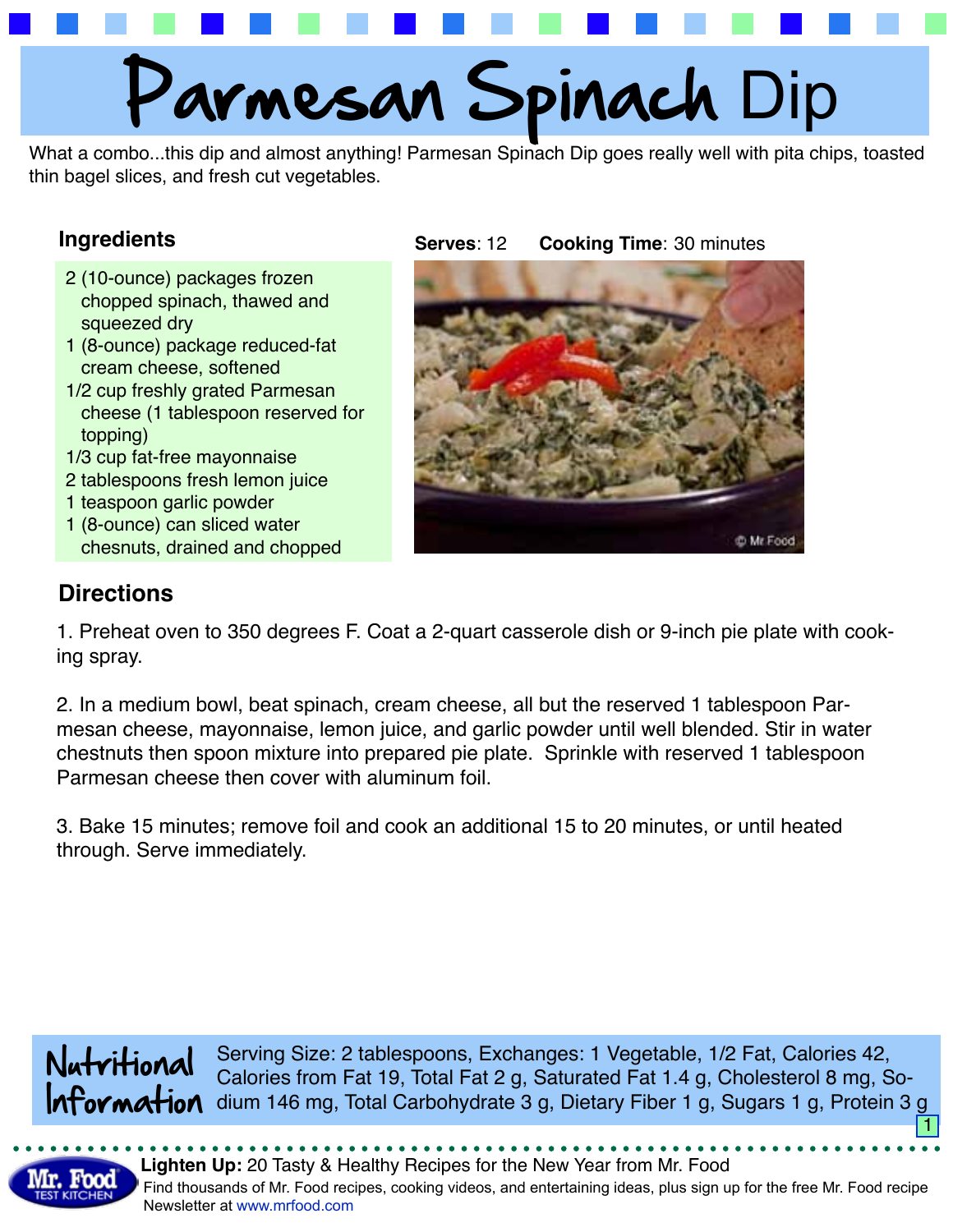

To capture that traditional Buffalo wing flavor, serve these Buffalo Chicken Strips with celery sticks and lowfat blue cheese

| Ingredients                        | Serves: 5                           | <b>Cooking Time: 10 minutes</b> |  |
|------------------------------------|-------------------------------------|---------------------------------|--|
| 1 tablespoon corn oil or margarine |                                     |                                 |  |
| 1 1/2 pounds boneless, skinless    | chicken breasts, cut into 15 strips |                                 |  |
| 1/4 cup hot cayenne pepper sauce   |                                     |                                 |  |
|                                    |                                     |                                 |  |

## **Directions**

1. In a large skillet, melt corn oil or margarine over medium-high heat.

2. Add chicken and hot pepper sauce and cook 6 to 8 minutes, turning occasionally, until chicken is no longer pink and sauce thickens and coats chicken. Serve immediately.



2 Serving Size: 3 strips, Exchanges: 4 Very Lean Meat, 1 Fat, Calories 176, Calories from Fat 50, Total Fat 6g, Saturated Fat 1.4g, Cholesterol 79mg, Sodium 164mg, Total Carbohydrate 0g, Dietary Fiber 0g, Sugars 0g, Protein 29g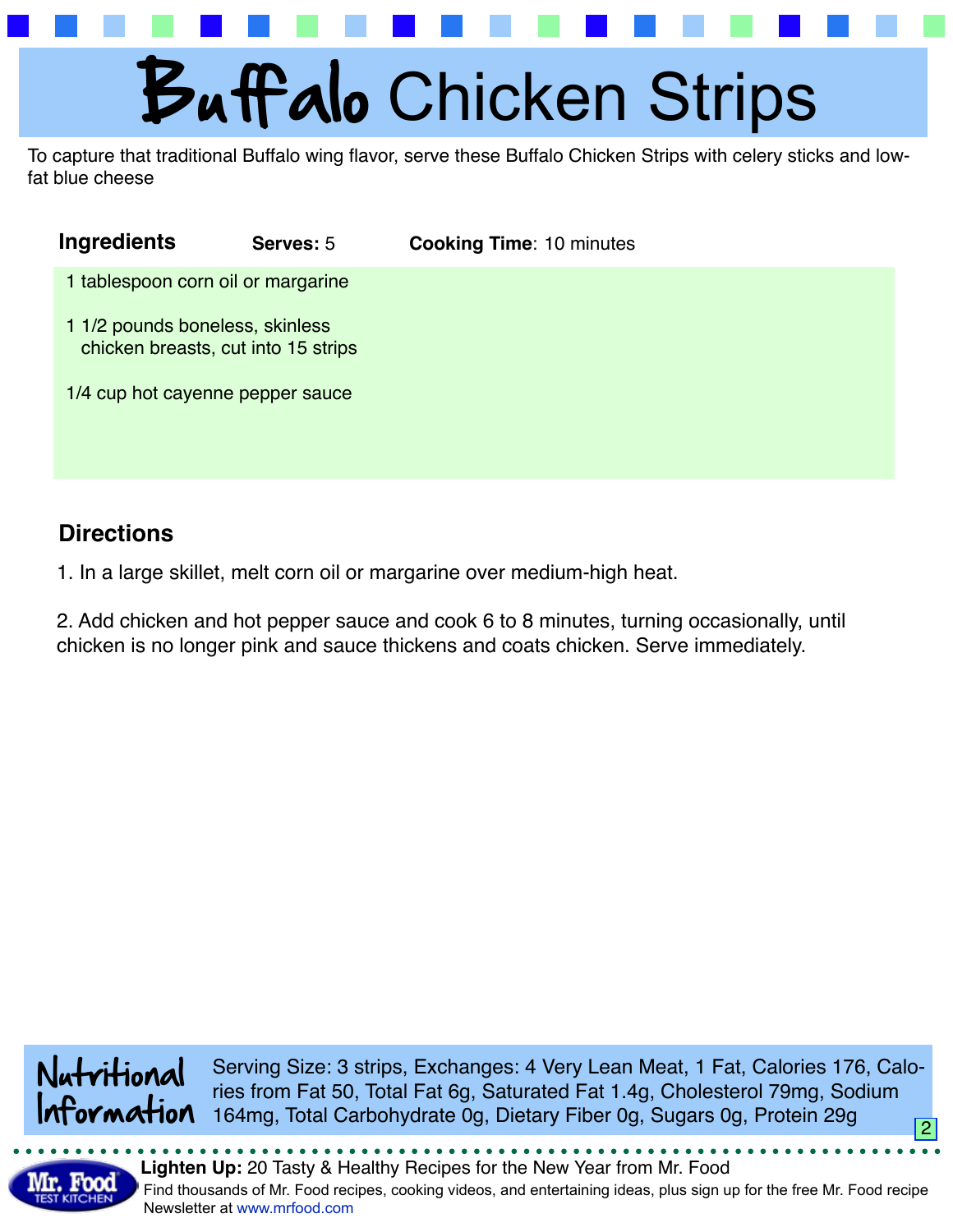## Texas Caviar

Hold on, Pardner! There're no fish eggs in our Texas Caviar. Texan's have a different idea of what most of us think of as caviar and one taste of this change of pace nibbler will surely have you hooked!

### **Ingredients**

- 2 (15-ounce) cans black-eyed peas, rinsed and drained
- 1/2 onion, finely chopped
- 1 tablespoon chopped fresh cilantro
- 1 tomato, finely chopped and drained
- 1 fresh jalapeño pepper, stem and seeds removed, coarsely chopped
- 1/2 cup bottled Italian dressing

## **Directions**

**Serves: Preparation Time: 2 hours** 



1. In a large bowl, combine all ingredients except dressing. Pour dressing over top and toss to coat well.

2. Cover and chill until ready to serve.



Per serving: 127 calories, 53 calories from fat, 6g total fat, 1g saturated fat, 0mg cholesterol, 565mg sodium, 15g carbohydrates, 3g fiber, 3g sugar, 4g protein

<u>3</u>

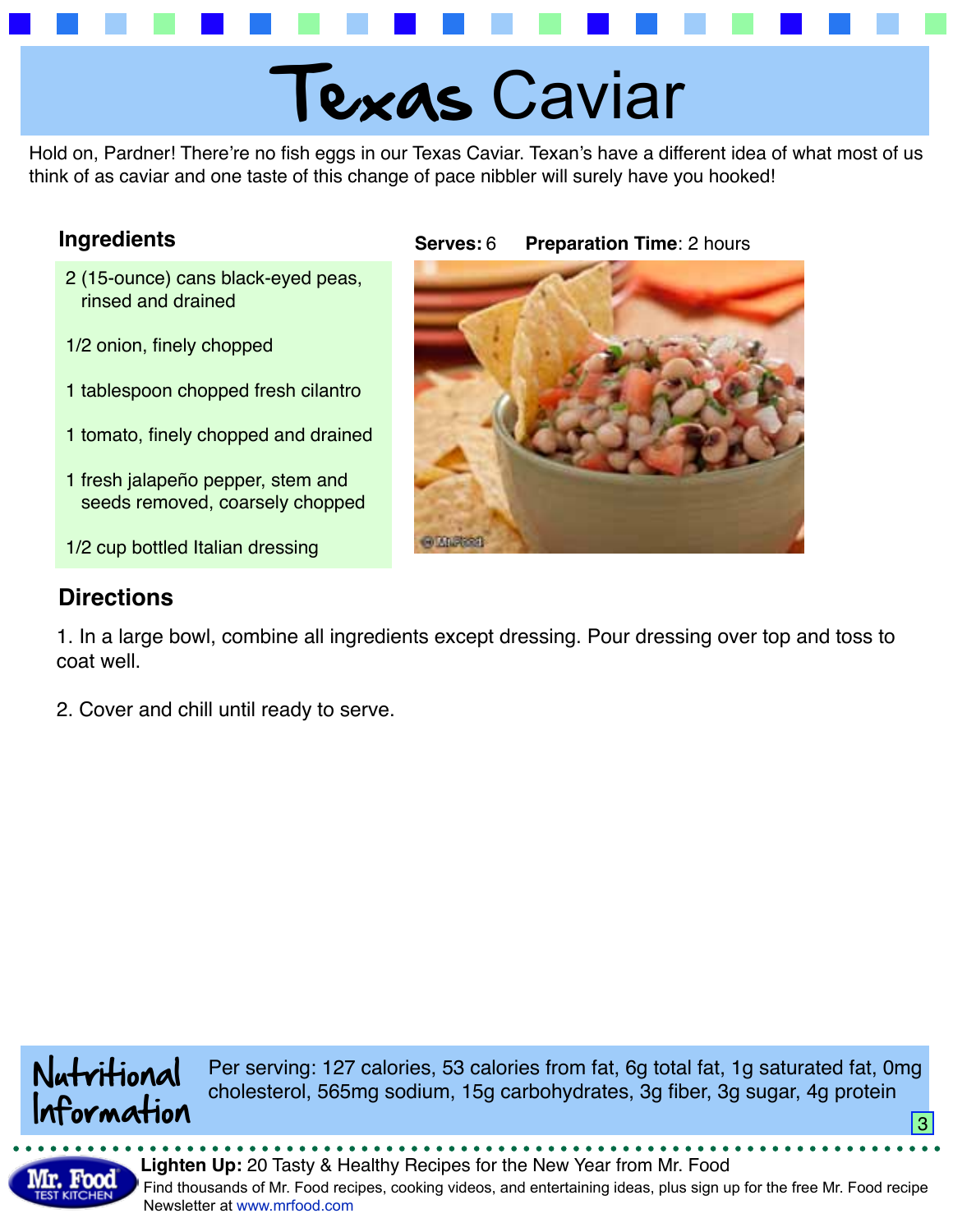# Nutty Stuffed 'Shrooms

Our recipe for Nutty Stuffed 'Shrooms gives us a double dose of the healthy benefits of both nuts and mushrooms. Plus you simply can't beat the taste.

| Ingredients                                      | Serves: 8 | <b>Cooking Time: 25 minutes</b>     |
|--------------------------------------------------|-----------|-------------------------------------|
| 16 large mushrooms (about 1 pound)               |           | 2 tablespoons fat-free sour cream   |
| 1/2 a small onion, minced                        |           | 2 tablespoons chopped fresh parsley |
| 1/4 cup unsalted pistachios, coarsely<br>chopped |           | 1/4 teaspoon black pepper           |
| 1 tablespoon canola oil                          |           | Dash of hot pepper sauce            |
| 1/3 cup crushed pretzels                         |           |                                     |
|                                                  |           |                                     |

## **Directions**

1. Preheat oven to 350 degrees F. Remove mushroom stems from caps; finely chop stems.

2. In a large skillet, sauté chopped mushroom stems, onion, and pistachios in oil over medium heat 2 to 4 minutes, or until stems and onion are tender. Remove from heat and stir in remaining ingredients; mix well.

3. Stuff each mushroom cap and place on a large ungreased rimmed baking sheet. Bake 20 to 25 minutes, or until mushrooms are tender.



Serving Size: 2 mushrooms, Exchanges: 1/2 Carbohydrate, 1/2 Fat, Calories 69, Calories from Fat 35, Total Fat 4 g, Saturated Fat 0.4 g, Cholesterol 0 mg, Sodium 45 mg, Total Carbohydrate 7 g, Dietary Fiber 1 g, Sugars 2 g, Protein 3 g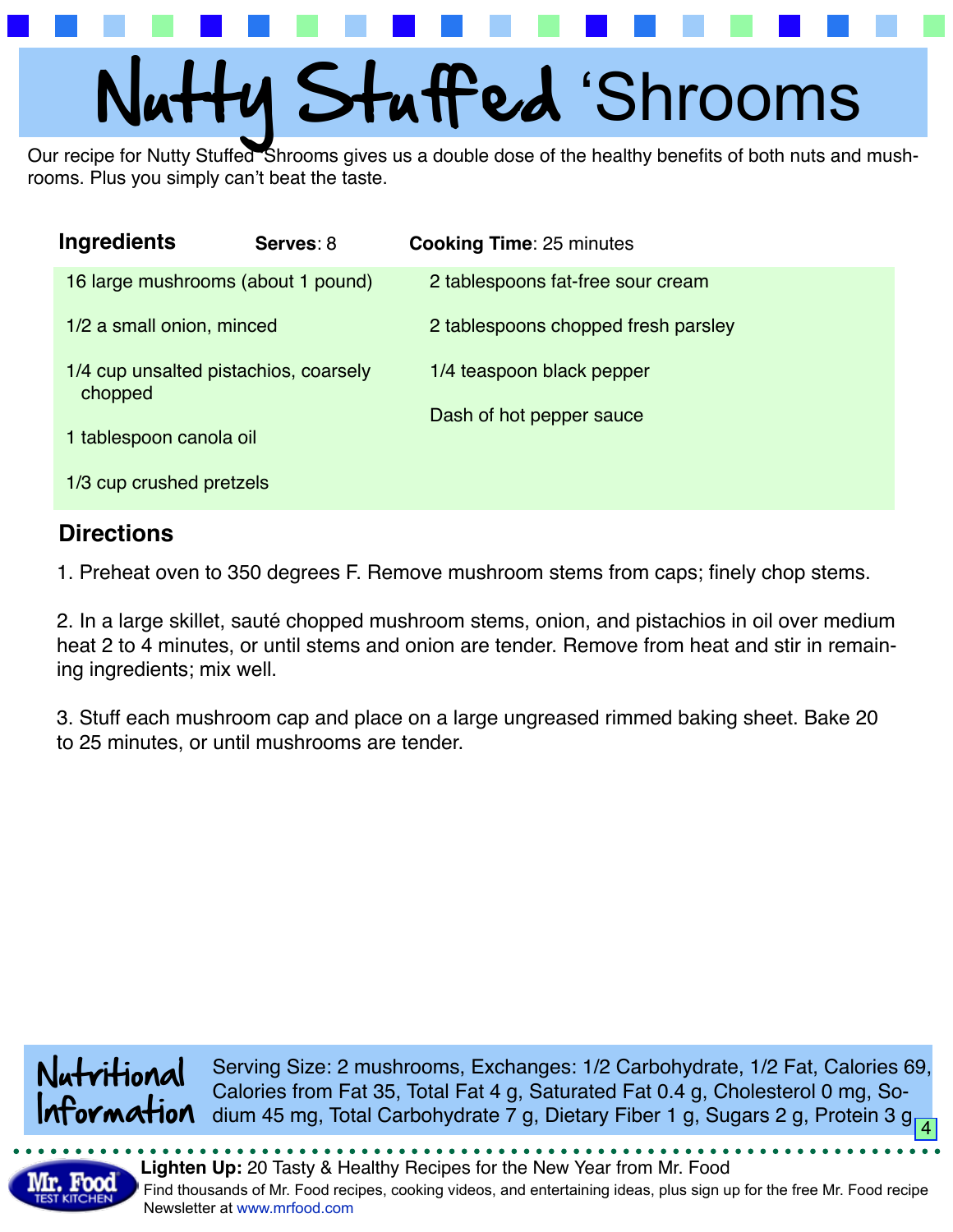# Mexican Tortilla Soup

Mexican Tortilla Soup is an unexpected treat when you're looking for a warming way to start your meal. Why, it's even hearty enough for a light meal all by itself or with a salad or quesadillas.

### **Ingredients Serves:** 8

- 1 tablespoon vegetable oil
- 1 pound boneless, skinless chicken breast, cut into 1/2-inch chunks
- 1 red bell pepper, coarsely chopped
- 3 garlic cloves, minced
- 5 1/4 cups reduced-sodium chicken broth
- 1 (10-ounce) package frozen whole kernel corn
- 1/2 cup salsa
- 1/4 cup chopped fresh cilantro
- 1 cup broken-up baked tortilla chips

### 8 **Cooking Time**: 15 minutes



## **Directions**

1. In a soup pot, heat oil over medium heat. Add chicken, bell pepper, and garlic, and cook about 3 minutes, or until chicken is browned on outside, stirring frequently.

2. Stir in chicken broth, corn, and salsa; bring to a boil. Reduce heat to low, cover, and simmer for 5 minutes, or until chicken is no longer pink.

3. Stir in cilantro, ladle into bowls, and serve topped with tortilla chips.



Serving Size: 1 cup, Exchanges: 1 Starch, 2 Very Lean Meat Calories 149, Calories from Fat 32, Total Fat 4 g, Saturated Fat 0 g, Cholesterol 34 mg, Sodium 417 mg, Total Carbohydrate 13 g, Dietary Fiber 2 g, Sugars 3 g, Protein 16 g

5

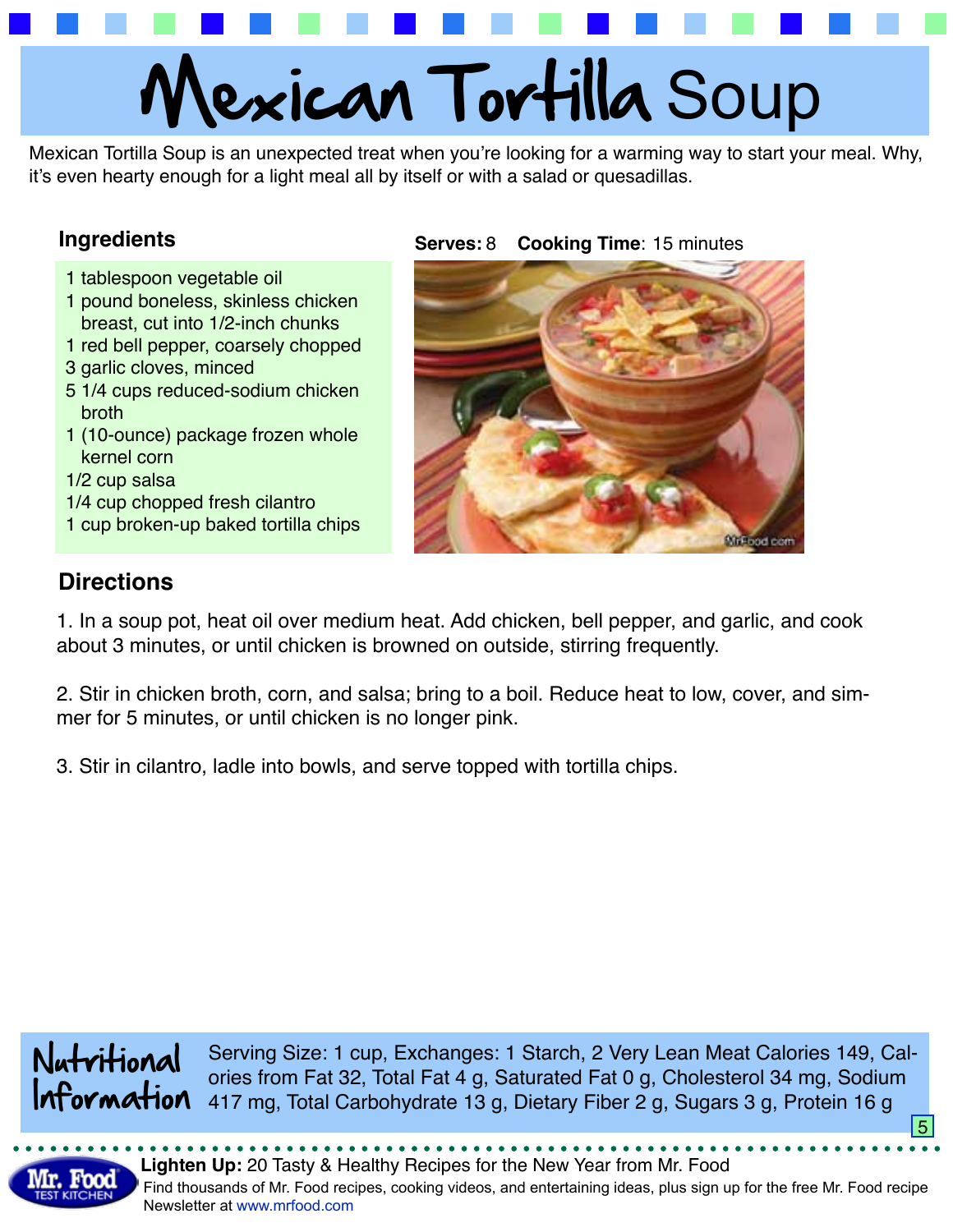# Round 'Em Up Bean Soup

Some like it hot, and some don't, so if you want to turn down the heat in our hearty Round 'em Up Bean Soup, simply use a mild-flavored sausage.

| Ingredients                                            | Serves: 11 | <b>Cooking Time: 40 minutes</b>               |
|--------------------------------------------------------|------------|-----------------------------------------------|
| 1 teaspoon olive oil                                   |            | 3 1/2 cups reduced-sodium chicken<br>broth    |
| 1 pound hot Italian turkey sausage,                    |            |                                               |
| casings removed                                        |            | 1 (14-ounce) can diced tomatoes,<br>undrained |
| 1 small onion, chopped                                 |            |                                               |
|                                                        |            | 1 teaspoon dried basil                        |
| 2 garlic cloves, minced                                |            |                                               |
|                                                        |            | 1/2 teaspoon black pepper                     |
| 3 (15.5-ounce) cans Great Northern<br>beans, undrained |            |                                               |
|                                                        |            |                                               |

## **Directions**

1. In a large soup pot, heat oil over medium-high heat. Add sausage, onion, and garlic, and cook 5 to 6 minutes, or until no pink remains in sausage, stirring frequently to break it up.

2. Add remaining ingredients and bring to a boil. Reduce heat to medium-low and simmer, uncovered, for 30 minutes.



Serving Size: 1 cup, Exchanges: 2 Starch, 2 very Lean meat, Calories 226, Calories from Fat 39, Total Fat 4 g, Saturated fat 2 g, Cholesterol 32 mg, Sodium 958 mg, Total carbohydrate 30 g, Dietary Fiber 6 g, Sugars 5 g, Protein 17 g 6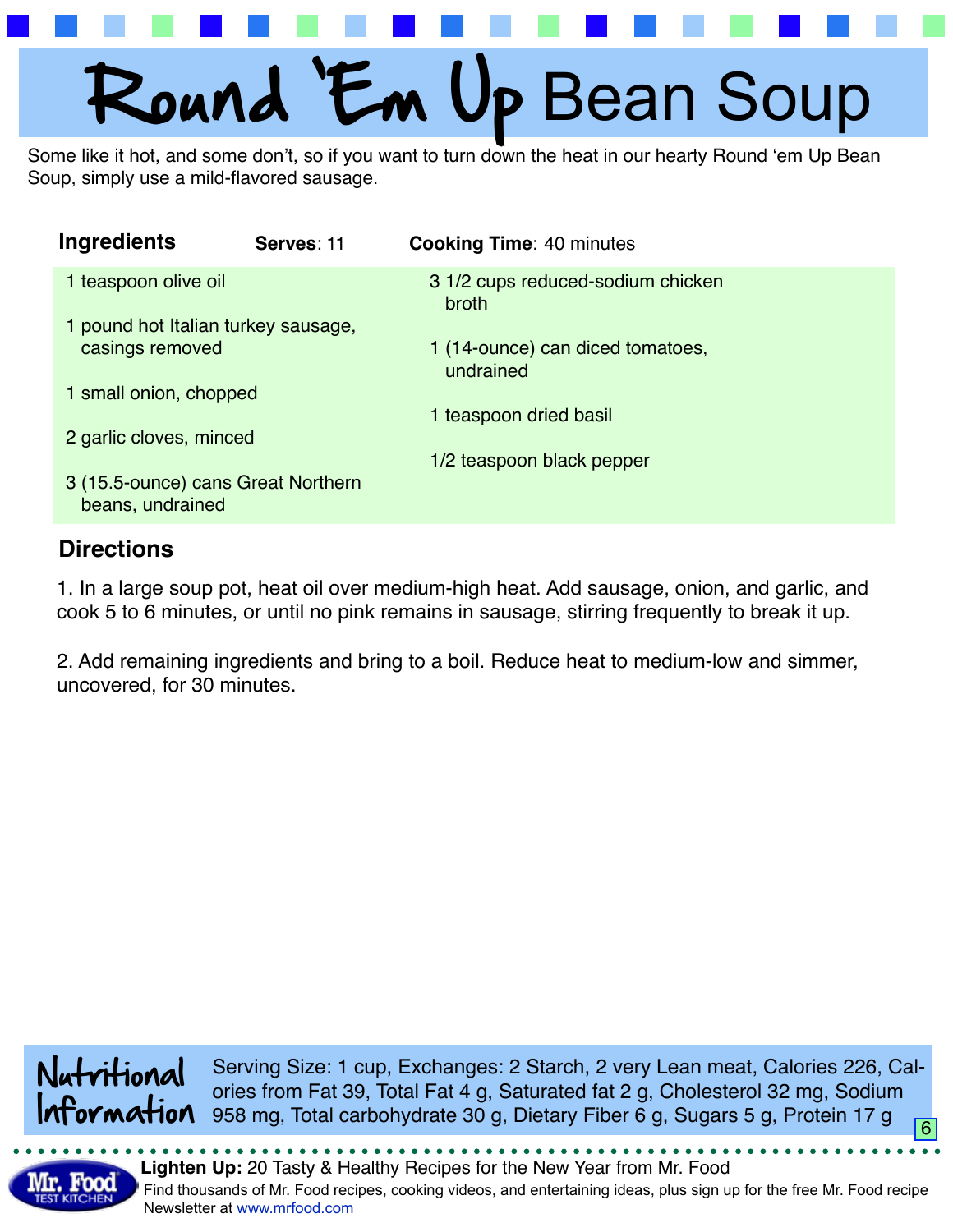# Lighter Stacked Taco Salad

Not only is our Lighter Stacked Taco Salad great tasting, but it's great looking, too! We suggest serving it in a trifle bowl or clear glass serving bowl so everybody can see all its colorful layers.

### **Ingredients**

- 1 pound extra-lean ground beef
- 1 (1.25-ounce) package dry taco seasoning mix
- 1 head iceburg lettuce, chopped (about 8 cups)
- 3/4 cup (3 ounces) reduced-fat shredded Cheddar cheese
- 1 (16-ounce) can kidney beans, rinsed and drained
- 2 large tomatoes, diced (about 2 cups)
- 1 (8-ounce) bag baked tortilla chips, crushed
- 1 cup (8 ounces) sweet-and-spicy low-fat French salad dressing

#### **Serves:** 12 **Cooking Time**: 10 minutes



## **Directions**

1. In a medium skillet, brown ground beef with taco seasoning mix, stirring to break up the meat; drain and cool.

2. In a large glass trifle or other serving bowl, layer half the lettuce then half the cheese, beans, ground beef, and tomatoes. Repeat layers then top with crushed tortilla chips.

3. Just before serving, drizzle with dressing and toss to coat ingredients well.



Serving Size: 1/12 recipe, Exchanges: 2 Starch, 1 Vegetable, 1 Lean Meat, 1/2 Fat, Calories 230, Calories from Fat 62, Total Fat 7 g, Saturated Fat 2.4 g, Cholesterol 28 mg, Sodium 643 mg, Total Carbohydrate 32 g, Dietary Fiber 4 g, Sugars 5 g, Protein 15 g

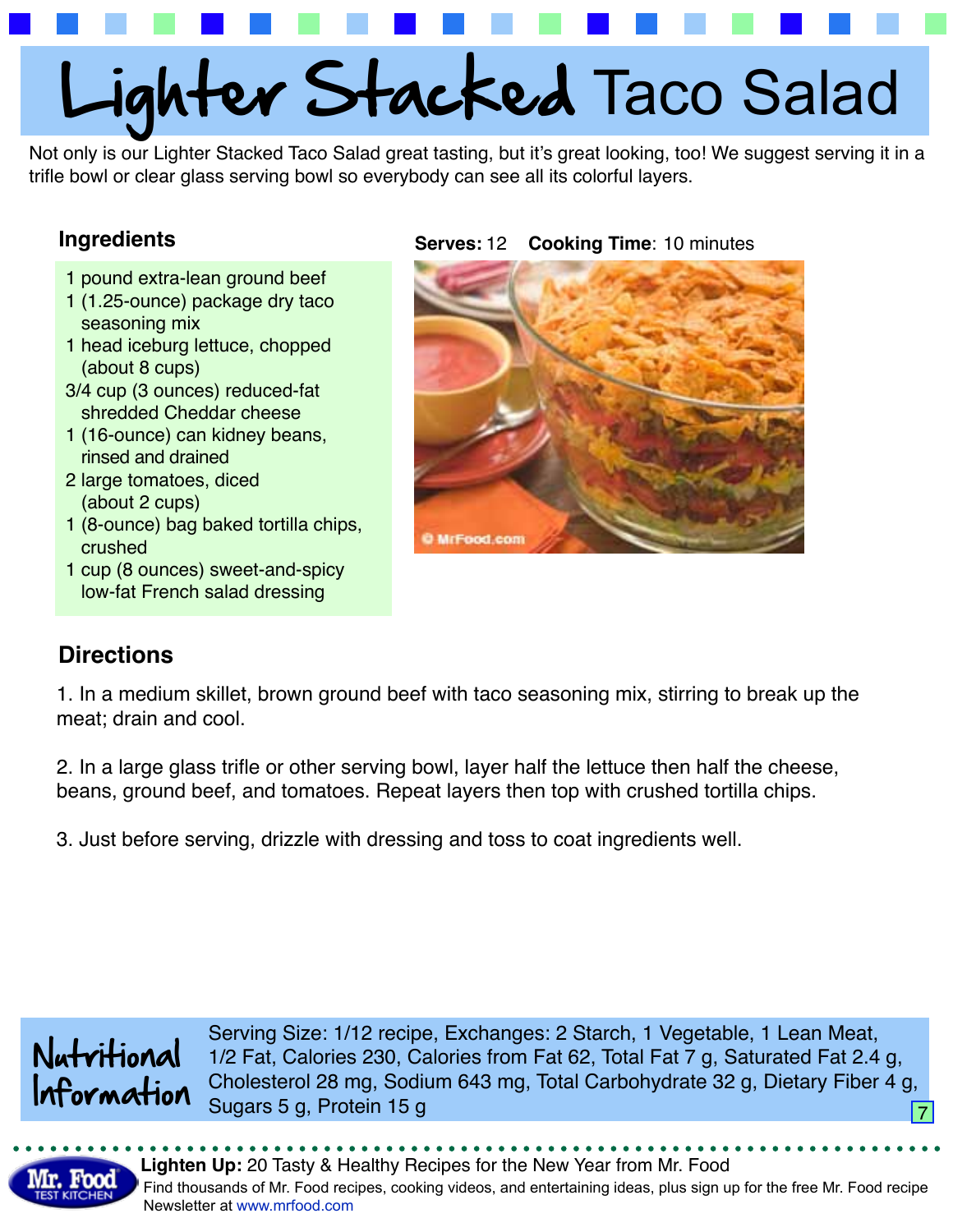## Fruit-full Tossed Chicken Salad

This main-dish healthy Fruit-full Tossed Chicken Salad is chock full of so many flavors and textures that'll it satisfy your hunger and your cravings, even if you're watching your waistline.

| <b>Ingredients</b>                                                              | Serves: 4 | <b>Preparation Time: 10 minutes</b>             |
|---------------------------------------------------------------------------------|-----------|-------------------------------------------------|
| 1 (4-ounce) package mixed baby greens                                           |           | 3 tablespoons no-sugar-added peach<br>preserves |
| 2 cups chunked cooked chicken breast                                            |           |                                                 |
| 2 scallions, thinly sliced                                                      |           | 1 tablespoon red wine vinegar                   |
|                                                                                 |           | 1 teaspoon yellow mustard                       |
| 1 cup sliced strawberries                                                       |           | 1/8 teaspoon ground red pepper                  |
| 1 (15-ounce) can no-sugar-added sliced<br>peaches, drained with liquid reserved |           |                                                 |

## **Directions**

1. In a large salad bowl, combine baby greens, chicken, scallions, strawberries, and peaches.

2. In a small bowl, combine 1/3 cup of reserved peach liquid, peach preserves, vinegar, mustard, and ground red pepper; mix well. Pour over salad and toss well. Serve immediately.

8 Nutritional Information 84 mg, Total Carbohydrate 21 g, Dietary Fiber 3 g, Sugars 16 g, Protein 23 g Serving Size: 1/4 recipe, Exchanges: 3 Very Lean Meat, 1-1/2 Fruit, Calories 202, Calories from Fat 25, Total Fat 3 g, Saturated Fat 1 g, Cholesterol 60 mg, Sodium

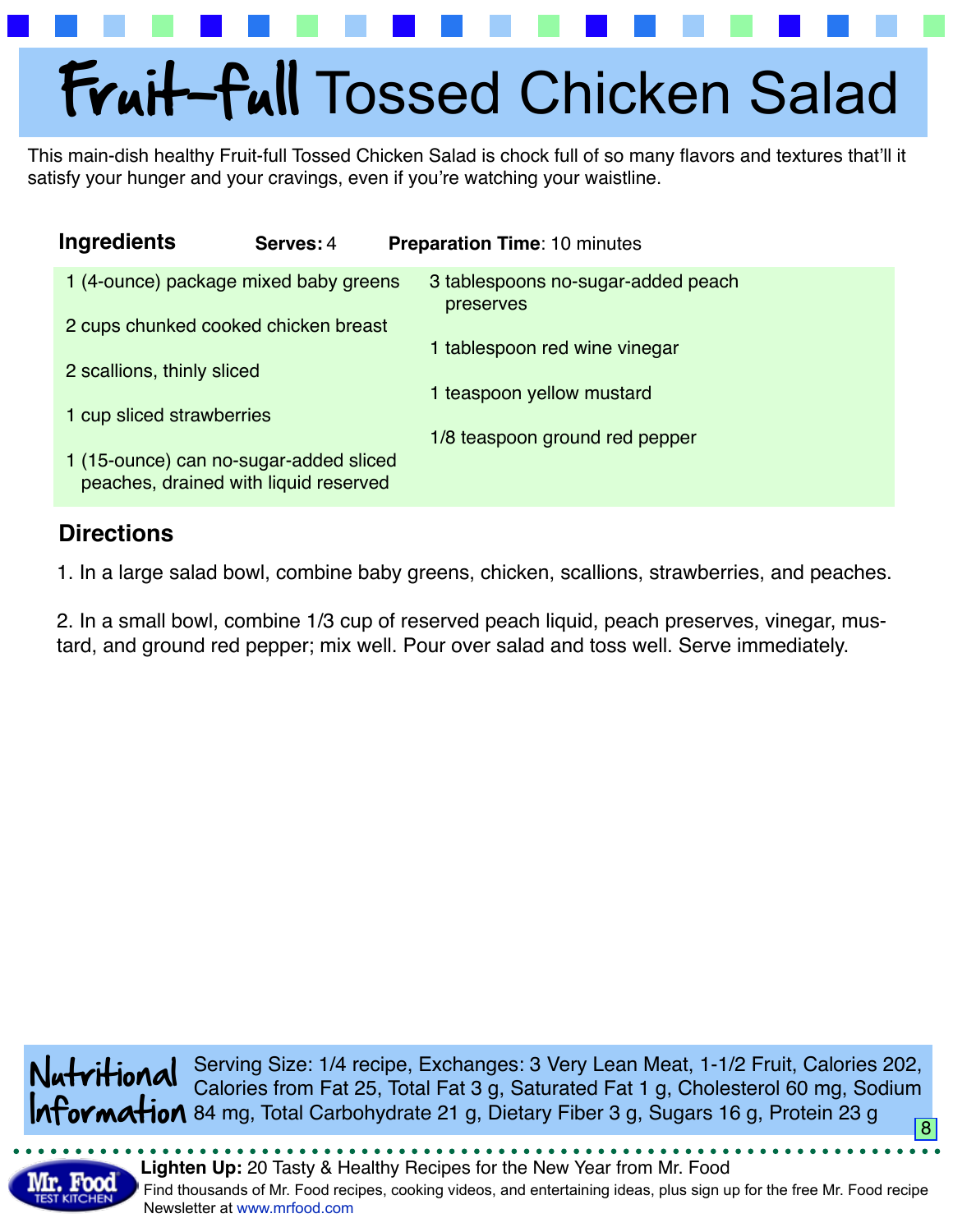## eekend Beef Stew

Why not make this hearty stew on the weekend and freeze it in single-serve containers for quick lunches or dinners in the weeks to come?

### **Ingredients**

- 3 tablespoons all-purpose flour
- 1 pound beef flank steak, cut into 1/2-inch chunks
- 3 tablespoons canola oil
- 2 cups water
- 1 cup decaffeinated black coffee
- 1 teaspoon dried thyme
- 1 teaspoon salt
- 1 teaspoon black pepper
- 6 potatoes, peeled and quartered
- 6 carrots, cut into large chunks
- 3 onions, quartered
- 1 teaspoon browning and seasoning sauce

#### **Serves:** 6 **Cooking Time**: 2 hours 5 minutes



## **Directions**

1. Place flour in shallow dish; add beef chunks and coat completely with flour.

2. In soup pot, heat oil over medium-high heat; add beef and brown on all sides 8 to 10 minutes. Add water, coffee, thyme, salt, and pepper to beef; mix well and bring to boil. Reduce heat to low, cover, and simmer 1 hour.

3. Add remaining ingredients, increase heat to high and return to boil. Reduce heat to low and simmer 50 to 60 minutes, or until beef and vegetables are tender, stirring occasionally.



Serving Size: 1-1/2 cups, Exchanges: 2 Starch, 3 Vegetable, 1 Lean Meat, 1-1/2 Fat, Calories 357, Calories from Fat 112, Total Fat 12g, Saturated Fat 2.8g, Cholesterol 35mg, Sodium 505mg, Total Carbohydrate 43g, Dietary Fiber 6g, Sugars 9g, Protein 18g 95 and 200 million and 200 million and 200 million and 30 million and 30 million and 30

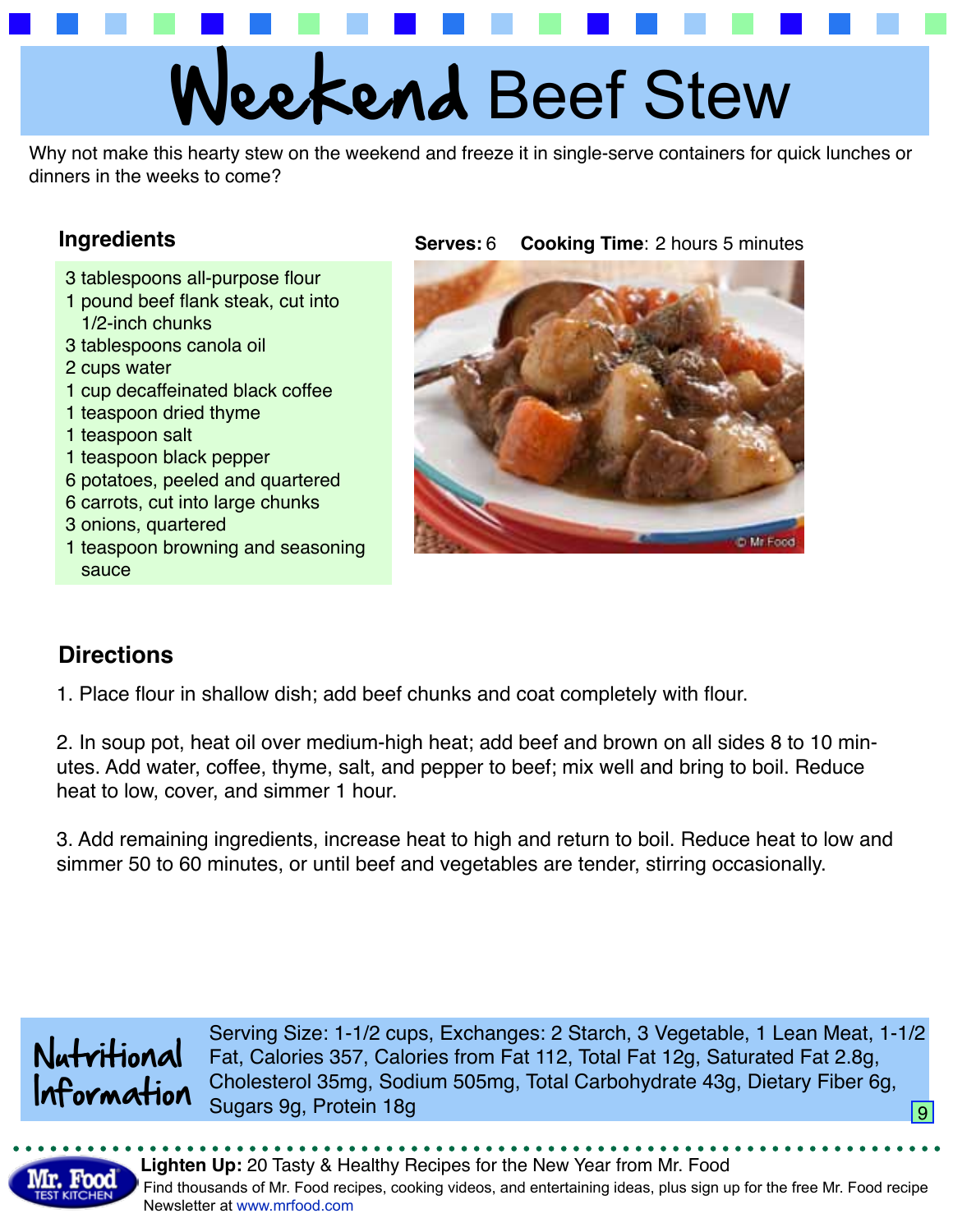

Can you believe that a regular cola has NINE teaspoons of sugar and practically three times as many grams of carbohydrates as a diet cola?! The choice is easy, and since they taste so similar, nobody will be able to tell the difference in our mouthwatering Caramelized Cola Roast.

| <b>Ingredients</b>                                 | Serves: 9 | <b>Cooking Time: 2 hours 35 minutes</b> |
|----------------------------------------------------|-----------|-----------------------------------------|
| 1 three-pound very lean beef bottom<br>round roast |           | 1 cup diet cola                         |
| 1/2 teaspoon salt                                  |           | 1/2 cup chili sauce                     |
|                                                    |           | 1 tablespoon Worcestershire sauce       |
| 1/2 teaspoon pepper                                |           |                                         |
| 1/2 teaspoon garlic powder                         |           |                                         |

## **Directions**

1. Preheat oven to 325 degrees F. Coat a roasting pan with cooking spray and place roast in pan. Season with salt, pepper, and garlic powder.

2. In a small bowl, combine remaining ingredients and pour over roast. Cover with aluminum foil and roast 2-1/2 to 3 hours, or until tender.

3. Slice and serve topped with sauce from pan.



Serving Size: 2 slices, Exchanges: 4 Lean Meat, Calories 234, Calories from Fat 72, Total Fat 8g, Saturated Fat 2.8g, Cholesterol 108mg, Sodium 376mg, Total Carbohydrate 4g, Dietary fiber 0g, Sugars 2g, Protein 35g 10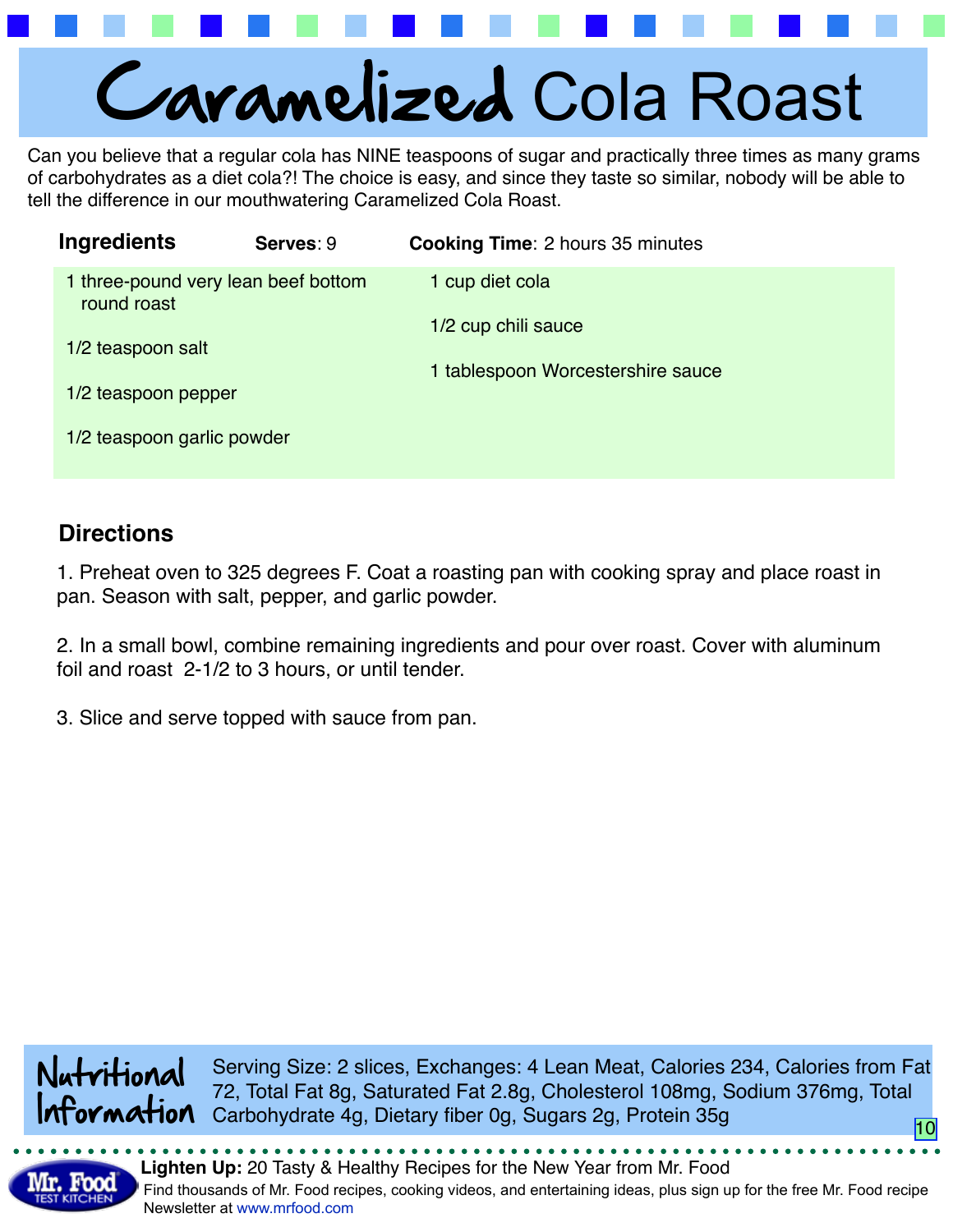## Barbecue Turkey Loaves

The key to this heart-healthier version of meat loaf is ground turkey breast and old-fashioned rolled oats. Together they make for mini hearty Barbecue Turkey Loaves that will surprise everyone with their great taste.

### **Ingredients**

6 tablespoons barbecue sauce, divided 2 tablespoons water 2/3 cup quick-cooking or old-fashioned rolled oats 2 egg whites, lightly beaten 2 teaspoons chili powder 2 teaspoons Worcestershire sauce 1/2 teaspoon salt 1 pound ground turkey breast 1 small onion, finely chopped 1/2 red or green bell pepper, chopped

### **Serves: 6 Cooking Time: 30 minutes**



## **Directions**

1. Preheat oven to 375 degrees F. Coat a 9- x 13-inch baking dish with cooking spray.

2. In a large bowl, combine 3 tablespoons barbecue sauce and the water. Add oats, egg whites, chili powder, Worcestershire sauce, and salt; mix well. Add turkey, onion, and bell pepper; mix well.

3. Form mixture into 6 oval-shaped meat loaves, and place in prepared baking dish; bake 30 minutes.

4. Spread remaining 3 tablespoons barbecue sauce over the tops and bake 5 more minutes, or until meat loaves are cooked through and juices run clear.



Serving Size: 1 mini loaf Exchanges: 1 Carbohydrate, 2 Very Lean Meat Calories 150, Calories from Fat 14, Total Fat 2g, Saturated Fat 0.3g, Cholesterol 47 mg, Sodium 408mg, Total Carbohydrate 11g, Dietary Fiber 2g, Sugars 4g, erotein 22g 11 august 2007 - Andre Stein 2007 - Andre Stein 2007 - Andre Stein 2007 - Andre Stein 2007 - Andre<br>11 august 2008 - Andre Stein 2007 - Andre Stein 2007 - Andre Stein 2007 - Andre Stein 2007 - Andre Stein 2007<br>1

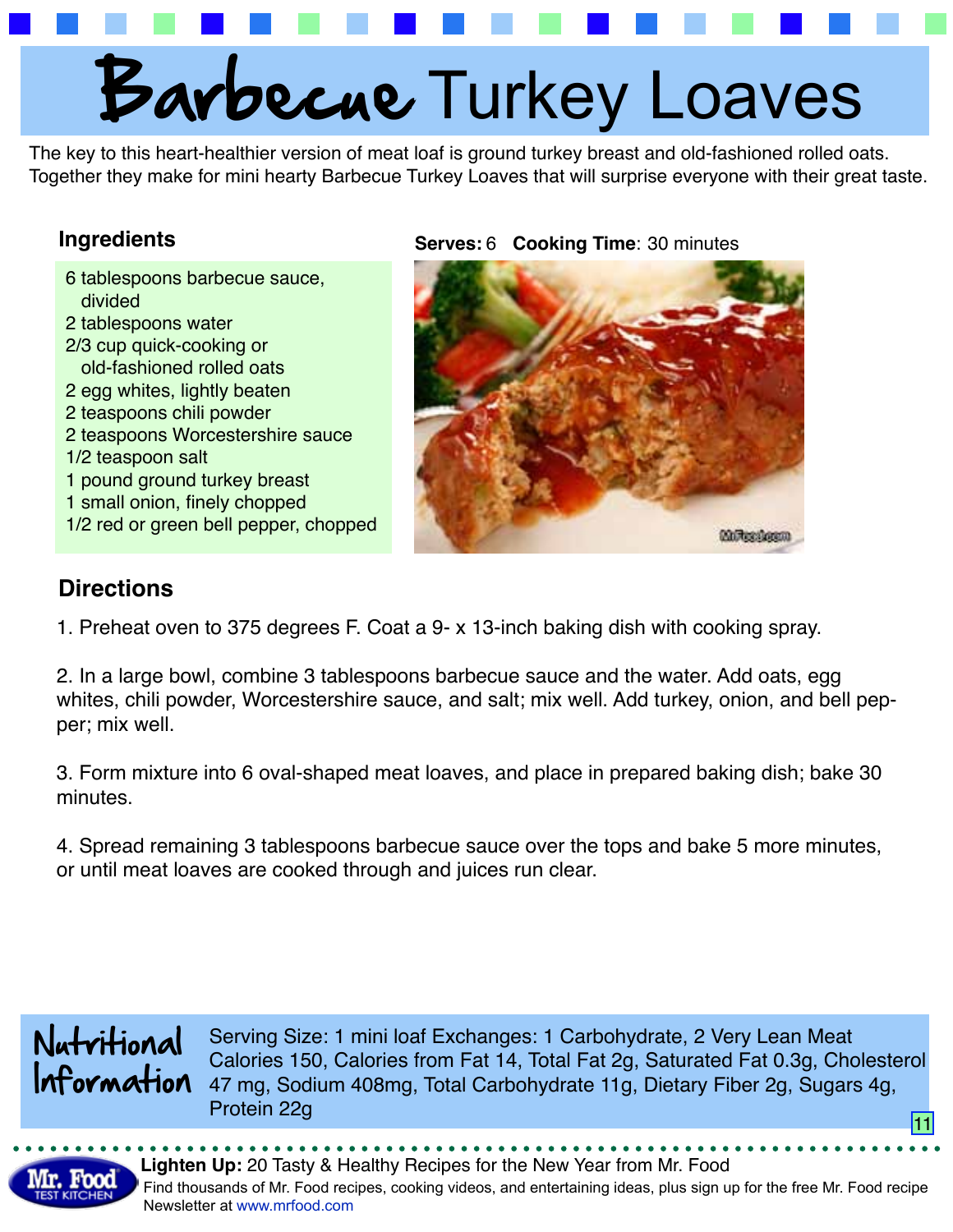## Soda Can Chicken

Soda can cooking is an awesome way to add flavor to chicken! If you've never tried it, you must start with our Soda Can Chicken recipe. We know once you do, you'll be hooked.

| <b>Ingredients</b>                                  | Serves: 5 | <b>Cooking Time: 1 hour 30 minutes</b>         |
|-----------------------------------------------------|-----------|------------------------------------------------|
| 1/2 cup barbecue sauce                              |           | 1/4 teaspoon garlic powder                     |
| 1 (12-ounce) half-full can diet lemon-<br>lime soda |           | 1/4 teaspoon salt                              |
| 1 tablespoon dried basil                            |           | 1/4 teaspoon black pepper                      |
| 2 teaspoons paprika                                 |           | 1 whole (3-1/2-pound) chicken, skin<br>removed |
| 1/2 teaspoon onion powder                           |           |                                                |

## **Directions**

1. Remove top oven rack. Preheat oven to 350 degrees F. Add barbecue sauce to half-full can of soda.

2. In a small bowl, combine basil, paprika, onion powder, garlic powder, salt, and pepper; mix well and rub evenly over chicken.

3. Place cavity of chicken over soda can so that chicken is sitting on can, then place can on a rimmed baking sheet. Bake 1-1/2 to 1-3/4 hours, or until no pink remains and juices run clear.

4. Cut chicken into serving-sized pieces and carefully pour remaining sauce from can over chicken.

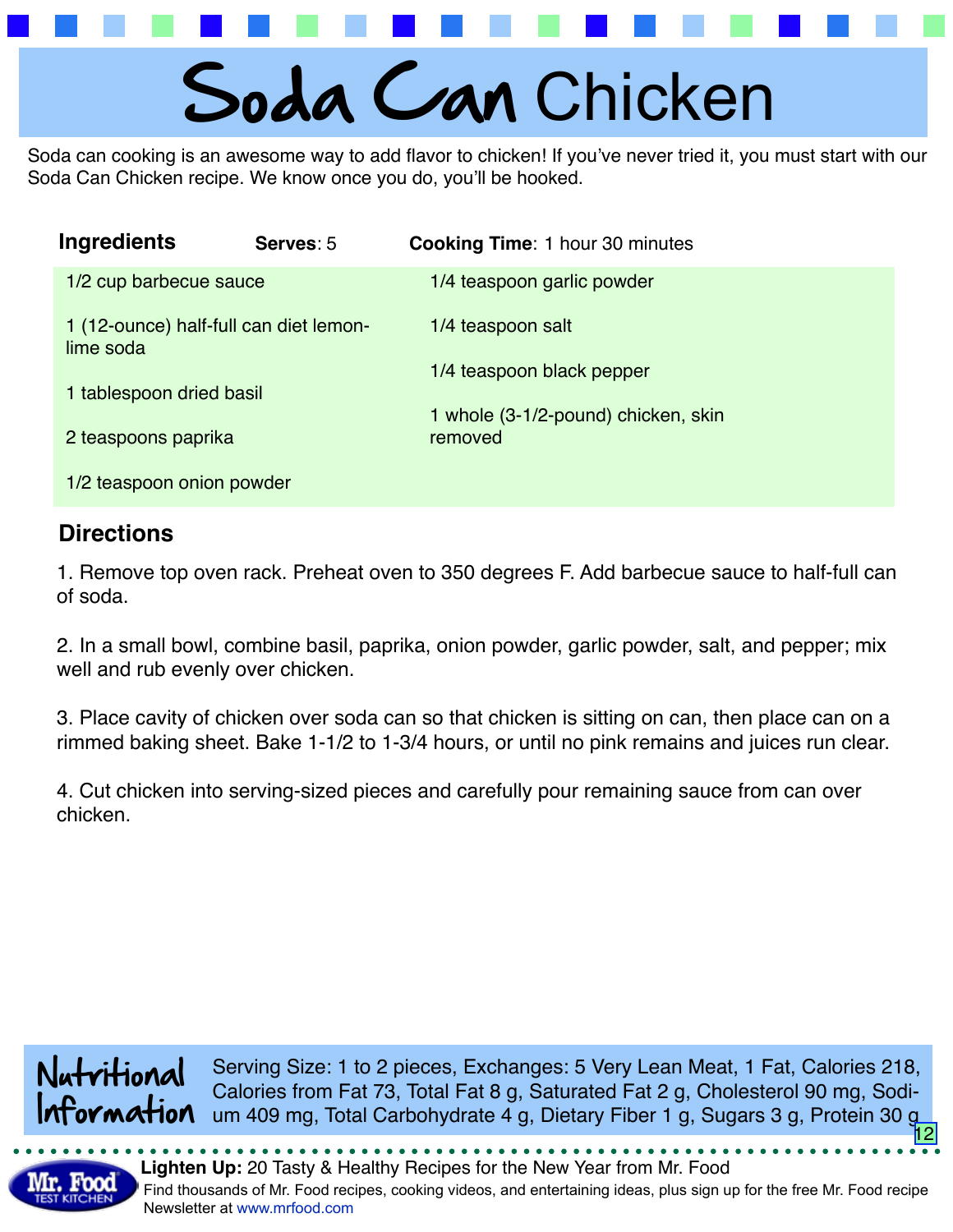# Pork and Bean Chili

This Pork and Bean Chili recipe will please everyone in your house, even people with diabetes who are watching what they eat. It's jam-packed with good taste and we can feel good about serving it.

### **Ingredients**

- 1 1/2 pounds pork tenderloin, cut into
- 1-inch chunks
- 1 onion, chopped
- 1 small green bell pepper, diced
- 3 garlic cloves, minced
- 1 (28-ounce) can diced tomatoes, undrained
- 1 (15-ounce) can black beans, rinsed and drained
- 1 cup low-fat, low-sodium beef broth
- 1 tablespoon chili powder
- 1 teaspoon ground cumin
- 1/4 teaspoon ground red pepper Salt and pepper to taste (optional)

**Serves:** 6 **Cooking Time**: 40 minutes



## **Directions**

1. In a soup pot, saute pork over high heat for 8 to 10 minutes. Add onion, bell pepper, and garlic, and saute for 5 minutes.

2. Add remaining ingredients; mix well and bring to a boil. Reduce heat to medium-low and simmer for 30 to 35 minutes.



Serving Size: 1 cup Per serving: Exchanges: 1 Starch, 2 Vegetable, 4 Very Lean Meat Total Carbohydrate 24 grams, Dietary Fiber: 7 grams, Sugars: 8 grams

13

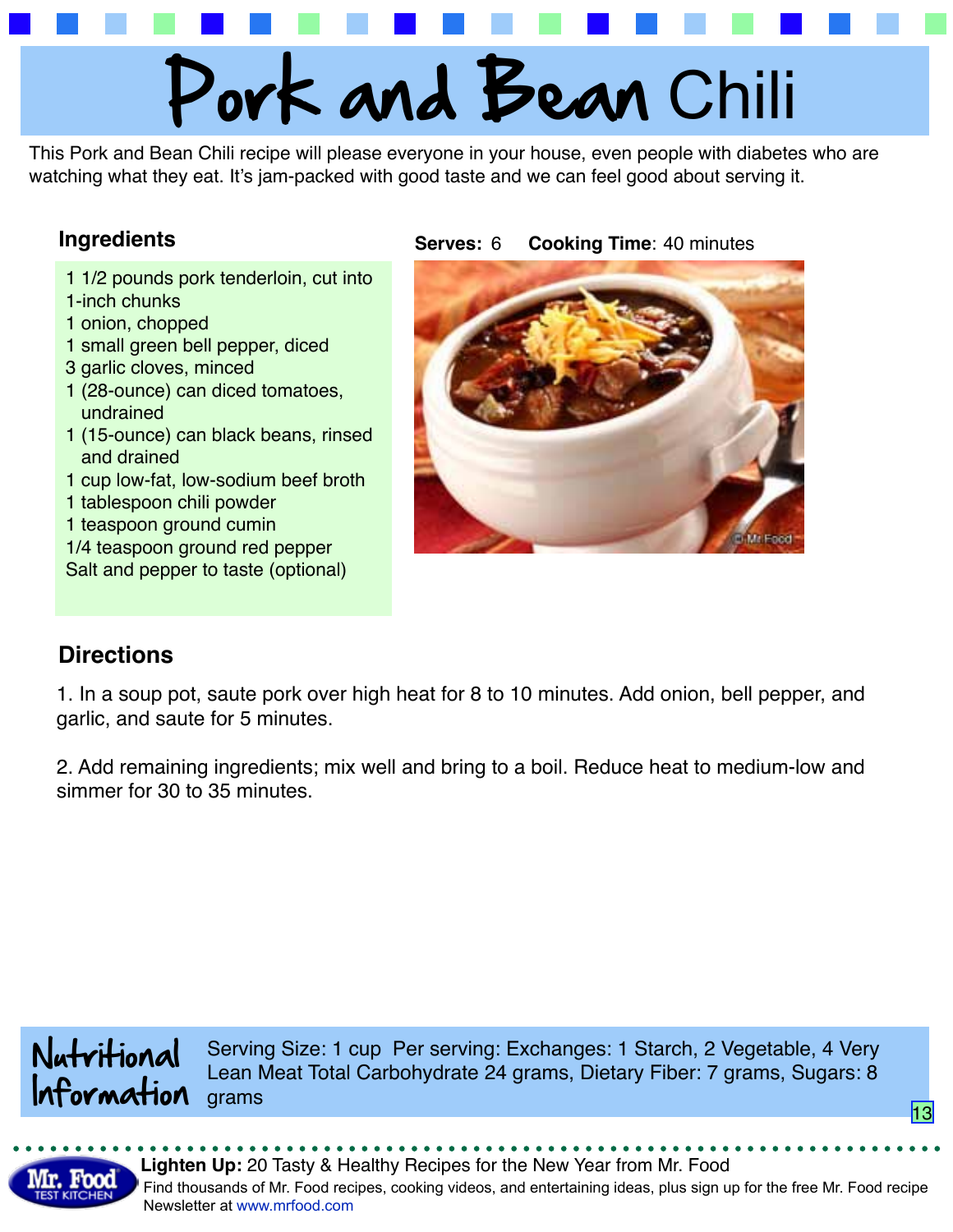## Guilt-Free Beef Stroganoff

Didn't think you could enjoy a rich and creamy Beef Stroganoff dish? Well, think again! Our Test Kitchen used reduced fat ingredients and no-yolk noodles so we could indulge in a Guilt-Free Beef Stroganoff without cheating on our diet.

| <b>Ingredients</b>                                                         | Serves: 8 | <b>Cooking Time: 35 minutes</b>      |
|----------------------------------------------------------------------------|-----------|--------------------------------------|
| 1 pound boneless beef top sirloin<br>steak, well trimmed and thinly sliced |           | 1 cup dry white wine                 |
| across the grain                                                           |           | 1/4 teaspoon black pepper            |
| 1 small onion, chopped                                                     |           | 1 pound uncooked no-yolk egg noodles |
| 1 pound fresh sliced mushrooms                                             |           | 1/2 cup reduced-fat sour cream       |
| 1 (10-3/4-ounce) can condensed<br>reduced-fat cream of mushroom soup       |           | 2 tablespoons chopped fresh parsley  |

## **Directions**

1. Coat a nonstick skillet with cooking spray. Add steak and onion, and brown over mediumhigh heat 5 to 7 minutes, or until no pink remains in steak and onions are tender, stirring occasionally.

2. Add mushrooms and cook 3 minutes, or until tender. Reduce heat to medium-low and stir in soup, wine, and pepper; simmer 25 minutes, or until steak is tender.

3. Meanwhile, prepare noodles according to package directions, omitting salt; drain then set aside and cover to keep warm.

4. Add sour cream and parsley to steak mixture, and cook 1 minute, or until heated through; do not boil. Serve over warm noodles.



Serving Size: 1/8 recipe, Exchanges: 3 Starch, 2 Very Lean Meat, 1 Vegetable, Calories 342, Calories from Fat 47, Total Fat 5g, Saturated Fat 2g, Cholesterol 38mg, Sodium 212mg, Total Carbohydrate 48g, Dietary Fiber 4g, Sugars 6g, Protein 22g 14 and 20 and 20 and 20 and 20 and 20 and 20 and 20 and 20 and 20 and 20 and 20 and 20 and

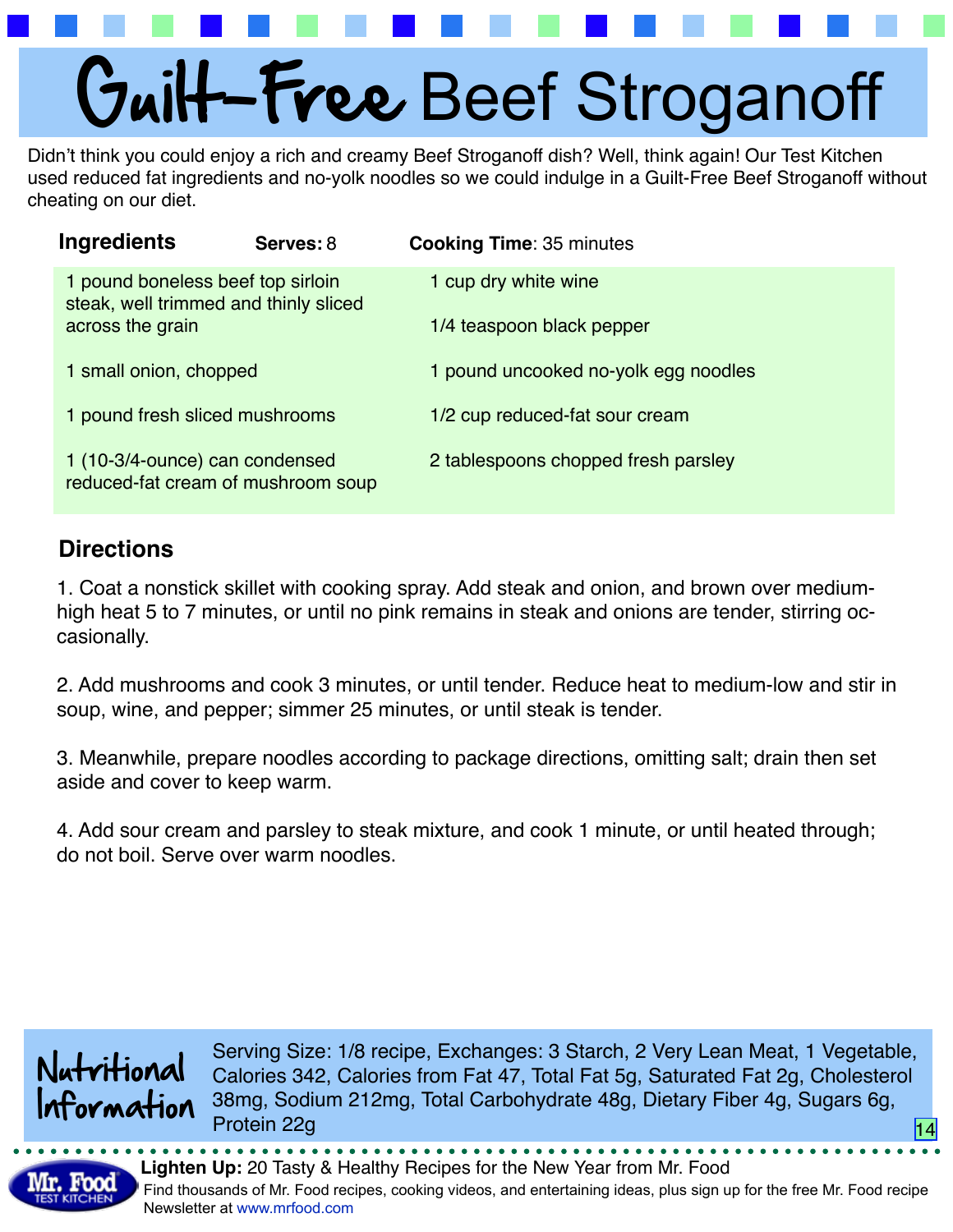# Not Fried "Fried" Chicken

Love the taste of fried chicken, but wish there were a healthier version? Your wish is granted with our Not Fried "Fried" Chicken. Our baked version tastes just like it was fried in a pan, minus all the guilt.

### **Ingredients Serves:** 5

- 1 whole cut-up chicken (3- to 3-1/2 pounds), skin removed
- 2 tablespoons all-purpose flour
- 1/2 teaspoon salt
- 1/4 teaspoon black pepper
- 3 egg whites
- 1 1/2 cups cornflake crumbs
- 1/2 teaspoon ground sage

## **Directions**

5 **Cooking Time**: 45 minutes



1. Preheat oven to 350 degress F. Coat a rimmed baking sheet with cooking spray.

2. In a shallow dish, combine flour, salt, and pepper. In a medium bowl, lightly beat egg whites. In a large bowl, combine cornflake crumbs and sage.

3. Dip chicken pieces in flour mixture, then into egg whites then cornflake crumbs, coating completely with each. Place on baking sheet. Lightly coat top of chicken with nonstick cooking spray and bake 45 to 50 minutes, or until no pink remains and juices run clear.



Serving Size: 2 pieces, Exchanges: 1-1/2 Starch, 4 Very Lean Meat, 1/2 Fat, Calories 299, Calories from Fat 64, Total Fat 7g, Saturated Fat 2g, Cholesterol 84mg, Sodium 627mg, Total Carbohydrate 25g, Dietary Fiber 1g, Sugars 3g, erotein 32g 15 august 2008 in der Europäischen Schwarzen aus der Europäischen Schwarzen und der Europäischen S<br>15 august 2008 in der Europäischen Schwarzen aus der Europäischen Schwarzen und der Europäischen Schwarzen und<br>

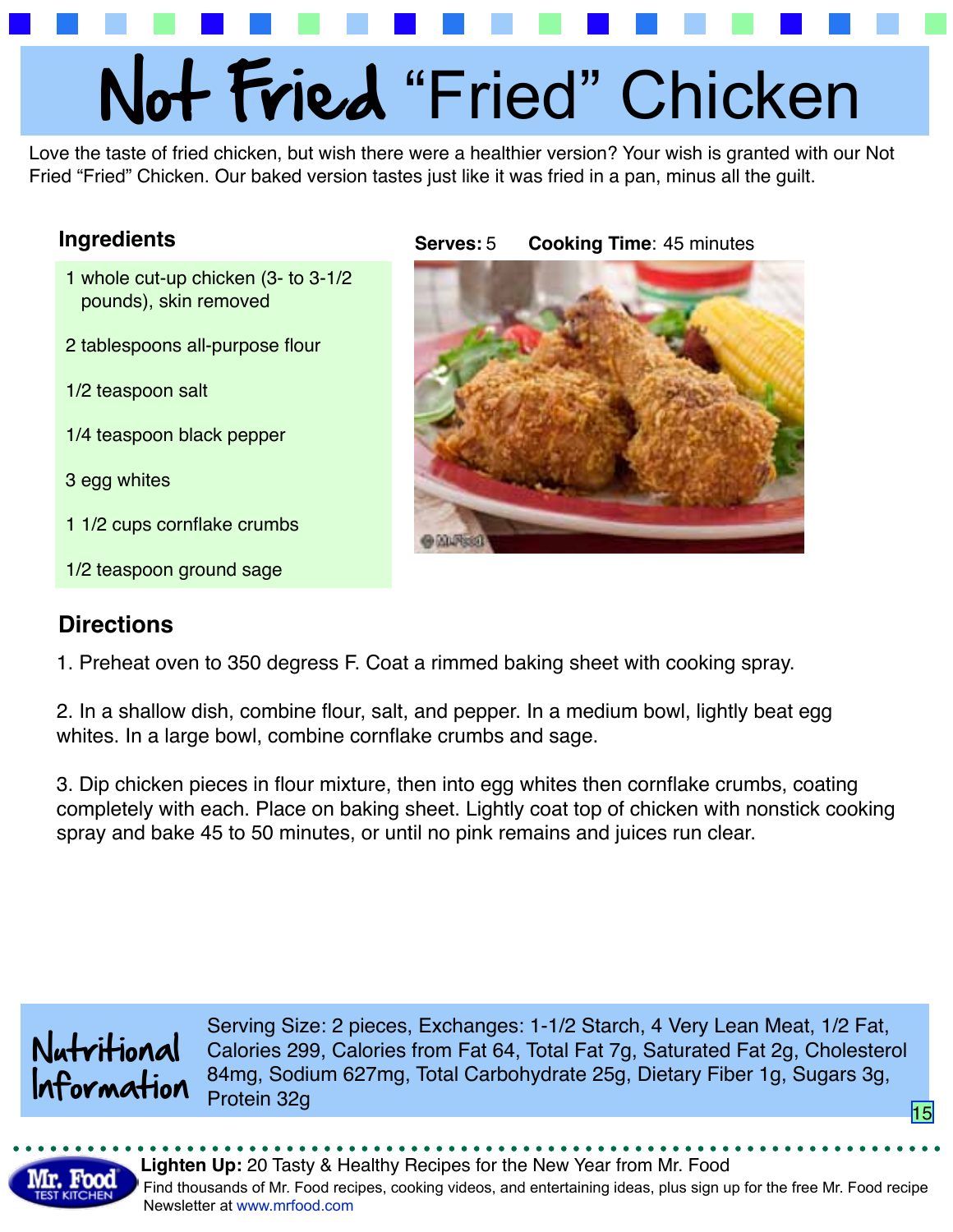# Skillet Pork Chops

This keep-the-kitchen-cool version of Skillet Pork Chops is the perfect hot meal to satisfy us when we're hungry. Everything cooks in one skillet, making for easy cleanup too.

| Ingredients                                  | Serves: 4 | <b>Cooking Time: 30 minutes</b>   |
|----------------------------------------------|-----------|-----------------------------------|
| 4 (8-ounce) pork loin chops, well<br>trimmed |           | 2 tablespoons canola oil          |
| 1/4 teaspoon ground cinnamon                 |           | 2 onions, cut into 6 wedges each  |
| 1/4 teaspoon salt                            |           | 3 carrots, cut into 1-inch chunks |
| 1/4 teaspoon black pepper                    |           |                                   |

## **Directions**

1. Season both sides of the pork chops with cinnamon, salt and pepper.

2. In a large skillet, heat oil over medium-high heat. Brown pork chops 4 to 5 minutes per side.

3. Add onions and carrots to skillet. Reduce heat to low, cover, and cook 25 to 30 minutes, or until vegetables are tender and pork chops are cooked through. Serve vegetables with pork chops.



Serving Size: 1 chop, Exchanges: 3 Vegetable, 4 Lean Meat, 1 Fat, Calories 340, Calories from Fat 146, Total Fat 16g, Saturated Fat 3.9g, Cholesterol 94mg, Sodium 257mg, Total Carbohydrate 13g, Dietary Fiber 3g, Sugars 6g, Protein 34g

16

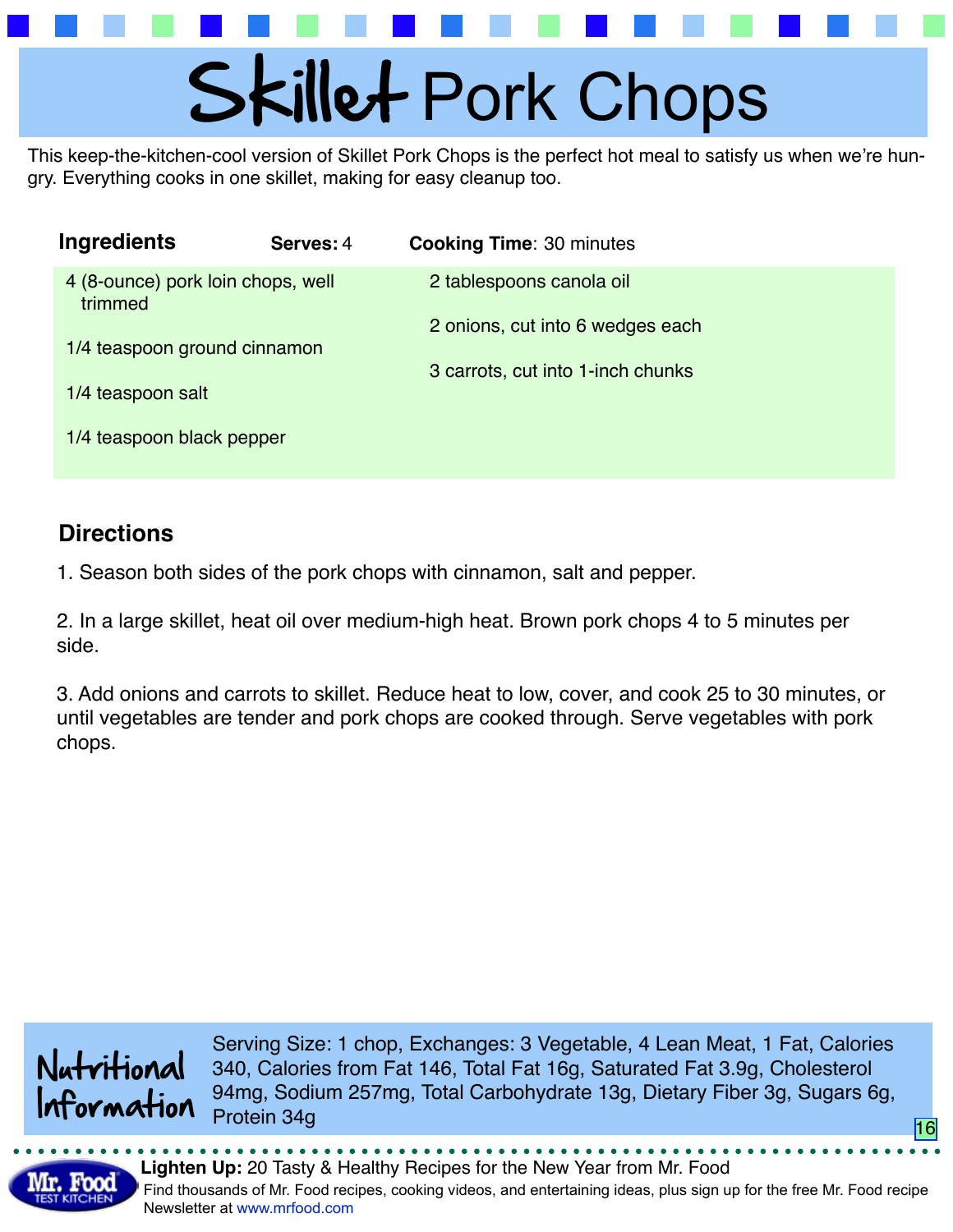

Is your sweet tooth screaming for something rich and flavorful? Practically everything in our Peanut Butter Cup Pie is low in fat, but not low in taste, so go ahead and calm that craving!

### **Ingredients Serves:** 8

- 1 (4-serving) package sugar-free instant vanilla pudding mix
- 1 1/2 cups fat-free (skim) milk
- 1/3 cup reduced-fat chunky peanut butter
- 1 1/2 cups frozen fat-free whipped topping, thawed and divided
- 1 (1.5-ounce) package peanut butter cups, chopped
- 1 (9-inch) reduced-fat graham cracker pie crust

### 8 **Chilling Time**: 4 hours



## **Directions**

1. In a large bowl, using a wire whisk, combine pudding and milk until thickened. Whisk in peanut butter and 1 cup whipped topping. Stir in peanut butter cups.

2. Pour mixture into pie crust then spread remaining 1/2 cup whipped topping over pie. Cover and chill at least 4 hours before serving.



17 Information 201mg, Total Carbohydrate 26g, Dietary Fiber 1g, Sugars 11g, Protein 5g Serving Size: 1 slice, Exchanges: 1-1/2 Carbohydrate, 1-1/2 Fat, Calories 184, Calories from Fat 64, Total Fat 7g, Saturated Fat 1.4g, Cholesterol 1mg, Sodium

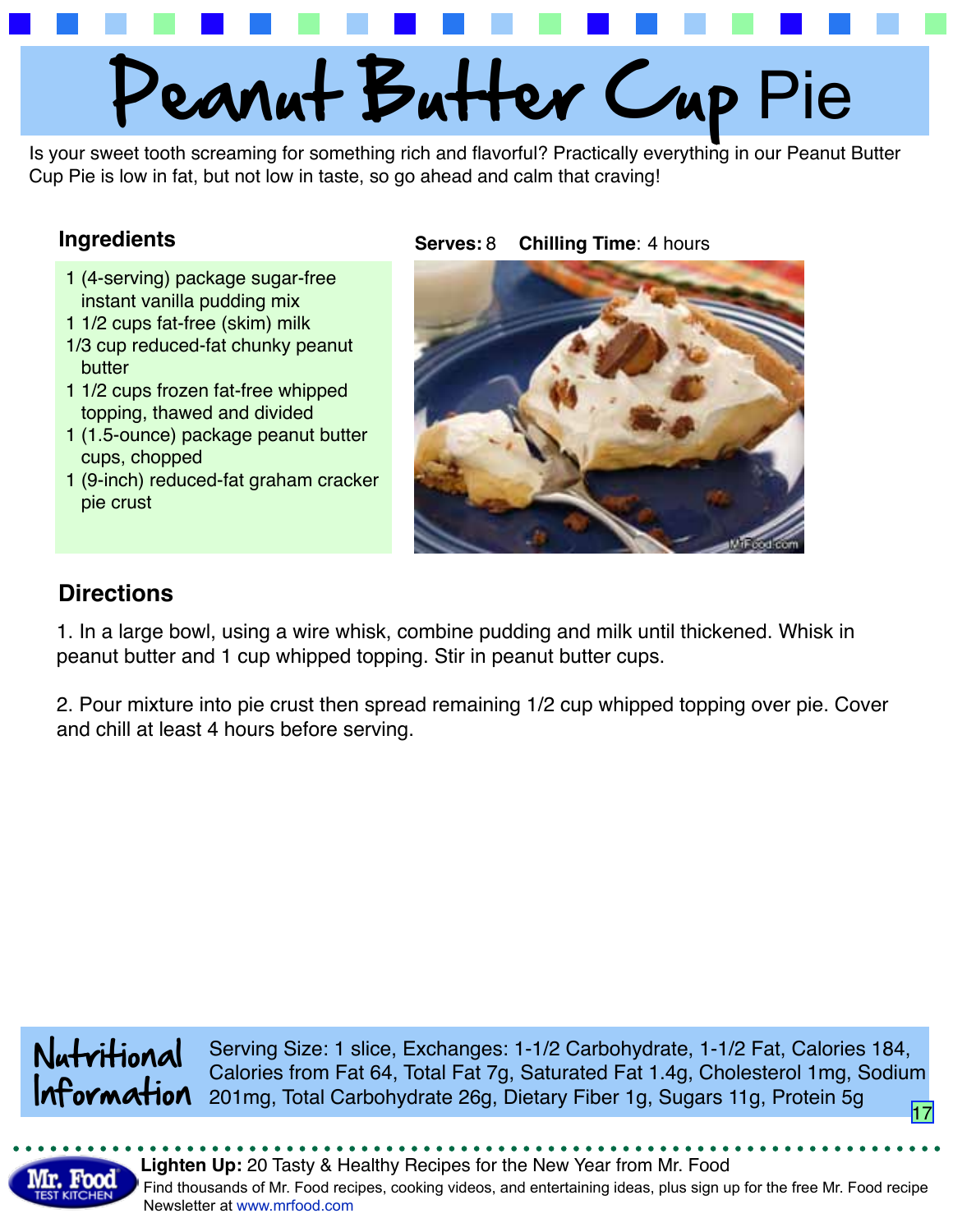

Can the words "chocolate" and "spa" be used in the same sentence? Of course they can! And topping each serving of our Chocolate Spa Cake with a spoonful of light whipped topping or low-fat yogurt and fresh berries is, well, the icing on the cake!

| Ingredients                                                                                                                | Serves: 24 | <b>Baking Time: 25 minutes</b> |
|----------------------------------------------------------------------------------------------------------------------------|------------|--------------------------------|
| 3/4 cup (4-1/2 ounces) semisweet<br>chocolate chips<br>3 tablespoons low-fat (1%) milk<br>2 tablespoons unsalted margarine |            | 1 cup whole-wheat flour        |
|                                                                                                                            |            | 1 cup all-purpose flour        |
|                                                                                                                            |            | 2 teaspoons baking soda        |
|                                                                                                                            |            | 2 cups chilled coffee          |
| 1 cup sugar                                                                                                                |            |                                |
| 3 eggs                                                                                                                     |            |                                |

## **Directions**

1. Preheat oven to 350 degrees F. Coat a 9- x 13-inch baking dish with cooking spray.

2. In a small saucepan, melt chocolate chips in milk over low heat; set aside.

3. In a large bowl, beat margarine and sugar until creamy. Add eggs one at a time, mixing well after each addition. Add chocolate mixture; mix until thoroughly combined. Add whole-wheat and all-purpose flours, baking soda, and coffee; continue beating until well combined.

4. Pour batter into baking dish and bake 22 to 25 minutes, or until a wooden toothpick inserted in center comes out clean. Allow to cool completely then cut into squares, and serve.



Serving Size: 1 square, Total Servings: 24 Exchanges: 1-1/2 Carbohydrate, 1/2 Fat. Calories: 114 Calories from Fat: 31 Total Fat: 3g Saturated Fat: 1.4g Cholesterol: 27mg Sodium: 116mg Total Carbohydrate: 20g Dietary Fiber: 1g Sugars: 12g Protein: 2g <u> 18</u>

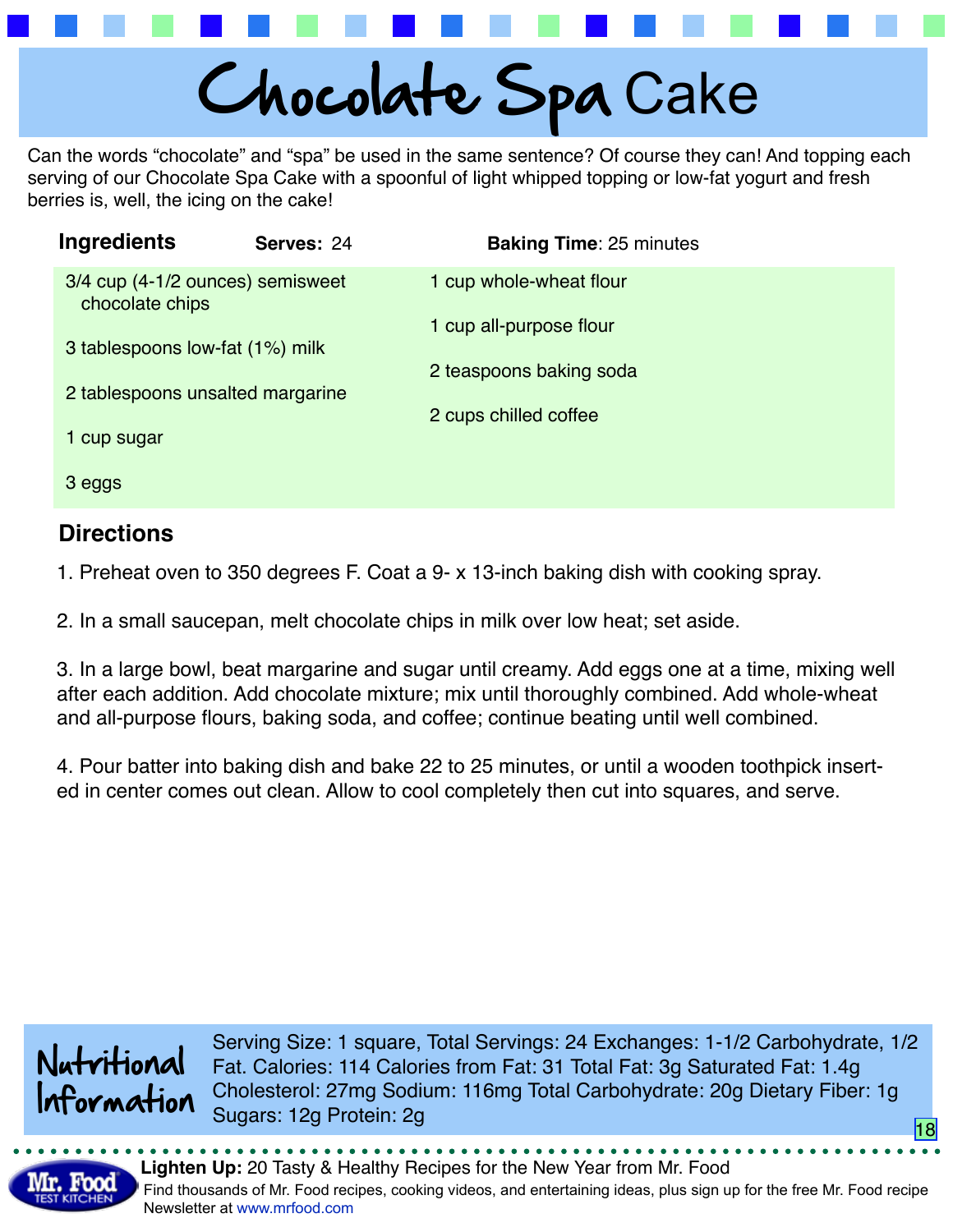# No-Bake Key Lime Pie

Who doesn't love a no-bake dessert, especially one that won't make us feel guilty? No Bake Key Lime Pie is sure to make everybody happy.

### **Ingredients**

- 1 (4-serving) package sugar-free lime gelatin
- 1/2 cup boiling water
- 1 (8-ounce) package fat-free cream cheese, softened
- 1 tablespoon fresh lime juice
- 1 teaspoon grated lime peel
- 2 cups frozen light whipped topping, thawed

### **Serves: 12 Chilling Time: 3 hours**



## **Directions**

- 1.Coat a 9-inch pie plate with cooking spray.
- 2. In a small bowl, dissolve gelatin in boiling water, stirring until dissolved.

3. In a large bowl, beat cream cheese until smooth. Slowly add liquid gelatin until well combined.

4. Stir in lime juice and lime peel. Fold in whipped topping until well blended. Pour into pie plate, cover, and chill 3 hours or until set.



Serving size: 1 slice (1/12 pie), Total servings: 12 Exchanges: 1/2 Carbohydrate 46 Calories, 12 Calories from Fat, 1g Total Fat, 1.3g Saturated Fat, 2mg Cholesterol, 122mg Sodium, 4g Total Carbohydrate, 0g Dietary Fiber, 2g Sugars, 3g Protein 1980 - Andrea Broadway, and an andrea Broadway and an andrea Broadway and 1980.<br>The contract of the contract of the contract of the contract of the contract of the contract of the contract o